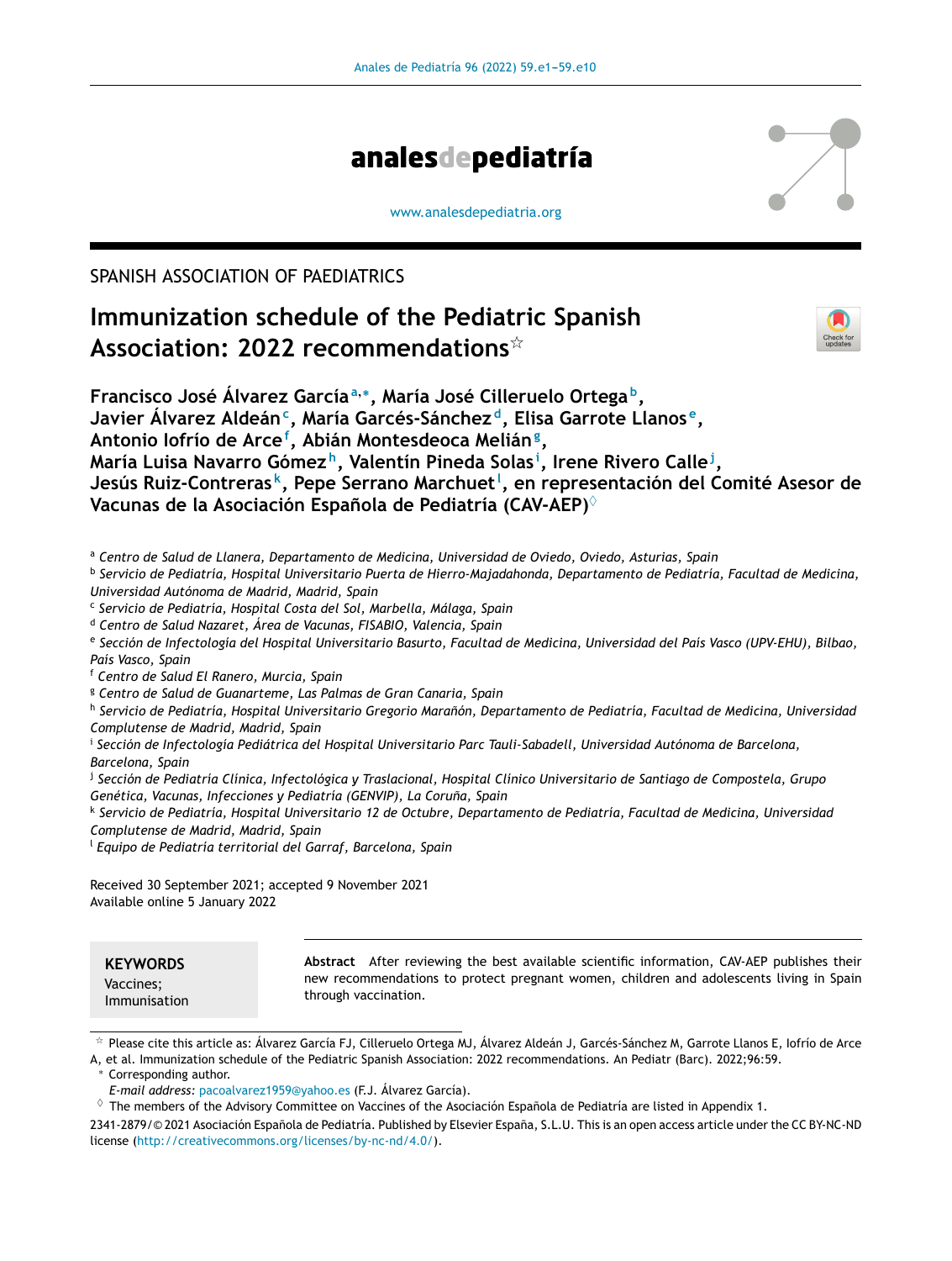schedule; Vaccine preventable diseases; Infant; Child; Adolescent

#### **PALABRAS CLAVE**

Vacunas; Calendario de vacunación español: Enfermedades inmunoprevenibles; Lactante; Niño; Adolescente

The same recommendations as the previous year regarding hexavalent vaccines, pneumococcal conjugate vaccine of 13 serotypes, booster with tetanus, diphtheria, pertussis and inactivated poliomyelitis (Tdpa-IPV) at 6 years and with tetanus, diphtheria and pertussis (Tdpa) at  $12-14$ years and pregnant women from week 27 (from week 20 if there is a high risk of preterm delivery).

Also with rotavirus, tetraantigenic meningococcal B (2 + 1), meningococcal quadrivalent (Men-ACWY), MMR, varicella and human papillomavirus (HPV) vaccines, for both genders.

As novelties this year the CAV-AEP recommends:

Influenza vaccination from 6 to 59 months of age whenever feasible and does not harm the vaccination program aimed at people at higher risk.

According to official national recommendations, the CAV-AEP recommends the systematic use of COVID mRNA vaccines since 5 years old.

© 2021 Asociación Española de Pediatría. Published by Elsevier España, S.L.U. This is an open access article under the CC BY-NC-ND license ([http://creativecommons.org/licenses/by-nc-nd/](http://creativecommons.org/licenses/by-nc-nd/4.0/) [4.0/\)](http://creativecommons.org/licenses/by-nc-nd/4.0/).

#### **Calendario de vacunaciones de la Asociación Espanola ˜ de Pediatría: Recomendaciones 2022**

**Resumen** Tras la revisión de la mejor información científica disponible, el CAV-AEP publica las nuevas recomendaciones para proteger con vacunas a las embarazadas, los niños y los adolescentes residentes en España.

Se mantienen las mismas recomendaciones que el año anterior en cuanto a las vacunas hexavalentes y a la vacuna neumocócica conjugada de 13 serotipos, al refuerzo con tétanos, difteria, tosferina y poliomielitis inactivada (Tdpa-VPI) a los seis años y con tétanos, difteria y tosferina (Tdpa) a los 12-14 años y a las embarazadas a partir de la semana 27 (desde la semana 20 si hay alto riesgo de parto pretérmino).

Lo mismo sucede con las vacunas del rotavirus, del meningococo B tetraantigénica  $(2 + 1)$ , de la vacuna meningocócica tetravalente (MenACWY), de la triple vírica, de la varicela y de la vacuna del virus del papiloma humano (VPH), en ambos géneros.

Como novedades este año el CAV-AEP recomienda:

La vacunación antigripal de seis a 59 meses de edad siempre que sea factible y no perjudique al programa vacunal dirigido a las personas de mayor riesgo.

En consonancia con las recomendaciones oficiales nacionales, el CAV-AEP recomienda el uso sistemático a partir de los 5 años de las vacunas para la COVID-19 de ARNm.

 $© 2021 Asociación Española de Pediatría. Publicado por Elsevier España, S.L.U. Este es un$ artículo Open Access bajo la licencia CC BY-NC-ND [\(http://creativecommons.org/licenses/by](http://creativecommons.org/licenses/by-nc-nd/4.0/)[nc-nd/4.0/](http://creativecommons.org/licenses/by-nc-nd/4.0/)).

#### **INTRODUCTION**

After a year that has proven the invaluable worth of vaccines in relation to health, the Advisory Committee on Vaccines of the Asociación Española de Pediatría (Spanish Association of Paediatrics, AEP) (CAV-AEP) presents the annual update to the recommendations for vaccination in pregnant women, children and adolescents. These recommendations are developed through a consensus process following the review of all the relevant information currently available [\(Fig.](#page-2-0) 1). The grounds for these recommendations are explained in the website of the CAV-AEP ([www.vacunasaep.org\)](https://www.vacunasaep.org) and more detailed rationales can be found in the online Vaccine Manual of the AEP ([https://vacunasaep.org/documentos/manual/manual-de](https://vacunasaep.org/documentos/manual/manual-de-vacunas)[vacunas](https://vacunasaep.org/documentos/manual/manual-de-vacunas)). [Table](#page-4-0) 1 presents the vaccines that are commercially available in Spain.

The purpose of the documents published by the CAV-AEP is to provide practical information on the vaccines indicated for use in children and adolescents based on the epidemio-

logical context in Spain and to encourage a shift away from the pharmacoeconomic criteria historically applied to establish vaccination policies in the paediatric population. [Table](#page-4-0) 2 shows the sources of information and bibliographic search strategies for the document.

A unified nationwide immunization schedule would offer equal benefits to children throughout Spain, so the CAV-AEP is taking a stance before society and the public health authorities to achieve this objective in the near future. The committee emphasises the pressing need to reinforce primary care services as a crucial element for achievement of optimal vaccination coverage (currently threatened by the COVID-19 pandemic). Inequalities in the access to vaccines could be remedied through specific interventions to target socially disadvantaged populations, the implementation of copay programmes to help fund administration of vaccines that are not included in official immunization or the use of global access channels providing truthful information about vaccines.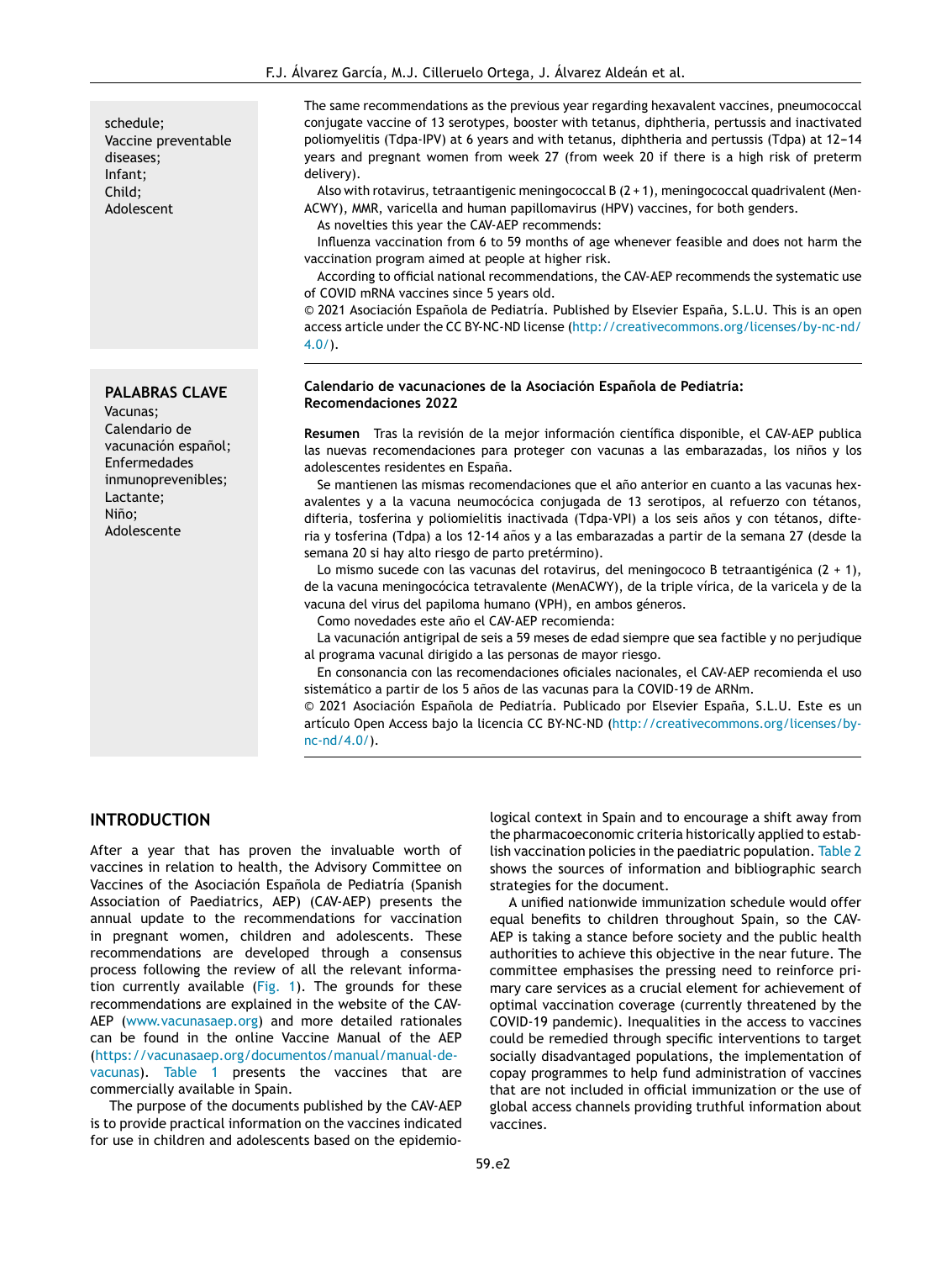<span id="page-2-0"></span>

| <b>VACCINE</b>                                    | Age in months |           |             |             |                             |             | Age in years       |                      |             |                                 |           |
|---------------------------------------------------|---------------|-----------|-------------|-------------|-----------------------------|-------------|--------------------|----------------------|-------------|---------------------------------|-----------|
|                                                   | 2             | 3         |             | 11          | 12                          | 15          | $3 - 4$            | 6                    | 2           | A                               | $15 - 18$ |
| <b>Hepatitis B1</b>                               | <b>HB</b>     |           | <b>HB</b>   | <b>HB</b>   |                             |             |                    |                      |             |                                 |           |
| Diphtheria, tetanus<br>and pertussis <sup>2</sup> | <b>DTaP</b>   |           | <b>DTPa</b> | <b>DTPa</b> |                             |             |                    | DTaP/<br><b>Tdap</b> | <b>Tdap</b> |                                 |           |
| Polyovirus <sup>3</sup>                           | <b>IPV</b>    |           | <b>VPI</b>  | <b>VPI</b>  |                             |             |                    | <b>VPI</b>           |             |                                 |           |
| Haemophilus influenzae<br>type b <sup>4</sup>     | <b>Hib</b>    |           | <b>Hib</b>  | <b>Hib</b>  |                             |             |                    |                      |             |                                 |           |
| Pneumococcal <sup>5</sup>                         | <b>PCV</b>    |           | <b>VNC</b>  | <b>VNC</b>  |                             |             |                    |                      |             |                                 |           |
| Rotavirus <sup>6</sup>                            | <b>RV</b>     | <b>RV</b> | (RV)        |             |                             |             |                    |                      |             |                                 |           |
| Meningococcal B <sup>7</sup>                      | <b>MenB</b>   |           | <b>MenB</b> |             |                             | <b>MenB</b> |                    |                      |             |                                 |           |
| Meningococcal C<br>and ACWY <sup>8</sup>          |               |           | <b>MenC</b> |             | <b>Men</b><br><b>ACWY</b>   |             |                    |                      |             | Men<br><b>ACWY</b>              |           |
| Influenza <sup>9</sup>                            |               |           |             |             | Flu (6 months to 59 months) |             |                    |                      |             |                                 |           |
| Measles, mumps,<br>rubella <sup>10</sup>          |               |           |             |             | <b>MMR</b>                  |             | <b>MMR</b><br>Var/ |                      |             |                                 |           |
| Varicella <sup>11</sup>                           |               |           |             |             |                             | Var         | <b>MMRV</b>        |                      |             |                                 |           |
| <b>Human</b><br>papillomavirus <sup>12</sup>      |               |           |             |             |                             |             |                    |                      | <b>HPV</b>  |                                 |           |
| SARS-CoV-213                                      |               |           |             |             |                             |             |                    |                      |             | SARS-CoV-2 (a partir de 5 años) |           |

**Figure 1** Routine immunisation schedule of the Spanish Association of Pediatrics 2022.

**(1) Hepatitis B vaccine (HB).-** Three doses of hexavalent vaccine at ages 2, 4 and 11 months. Children of HBsAg-positive mothers or mothers of unknown serologic status will also be given one dose of monovalent HB vaccine at birth, in addition to 0.5 mL of hepatitis B immune globulin (HBIG) if maternal HBsAg-positive status is confirmed. Infants vaccinated at birth will adhere to the routine schedule for year 1 of life, and thus will receive 4 doses of HB vaccine. Unvaccinated children and adolescents should be given 3 doses of monovalent vaccine on a 0, 1 and 6-month schedule.

**(2) Diphtheria, tetanus and acellular pertussis vaccine (DTaP/Tdap).-** Five doses: primary vaccination with 2 doses, at 2 and 4 months, of DTaP-IPV-Hib-HB (hexavalent) vaccine; booster at 11 months (third dose) with DTaP (hexavalent) vaccine; at 6 years (fourth dose) with the standard load vaccine (DTaP-IPV), preferable to the low diphtheria and pertussis antigen load vaccine (Tdap-IPV), and at 12-14 years (fifth dose) with Tdap. In children previously vaccinated with the  $3+1$  schedule (at  $2, 4, 6$  and 18 months), it is possible to use the Tdap for the booster at age 6 years, as they do not need additional doses of IPV.

**(3) Inactivated poliovirus vaccine (IPV).-** Four doses: primary vaccination with 2 doses, at 2 and 4 months, and booster doses at 11 months (with hexavalent vaccine) and 6 years (with DTaP-IPV or Tdap-IPV). Children previously vaccinated with the 3+1 schedule (at 2, 4, 6 and 18 months), require no additional doses of IPV.

**(4)** *Haemophilus influenzae* **type b conjugate vaccine (Hib).-** Three doses: primary vaccination at 2 and 4 months and booster dose at 11 months (with hexavalent vaccine).

**(5) Pneumococcal conjugate vaccine (PCV).-** Three doses: the first two at 2 and 4 months, with a booster dose starting at 11 months of age. The vaccine recommended in Spain by the CAV-AEP continues to be the PCV13.

(6) Rotavirus vaccine (RV).- Two or three doses of rotavirus vaccine: at 2 and 3-4 months with the monovalent vaccine or at 2, 3 and 4 months or 2, 3-4 and 5-6 months with the pentavalent vaccine. It is very important to start vaccination between 6 and 12 weeks of life in order to minimise risks, and to complete it before 24 weeks for the monovalent vaccine or 32 weeks for the pentavalent vaccine. Doses must be given at least 4 weeks apart. Both vaccines may be given at the same time as any other vaccine.

**(7) Meningococcal B vaccine (MenB).- 4CMenB.** Three doses: start at age 2 months, with a primary series of 2 doses 2 months apart and a booster starting at age 12 months and at least 6 months after the last dose in the primary series. It can be administered at the same time as other vaccines in the schedule, although this could increase the frequency of fever, so another option in patients up to age 12 months is to administer it 1 or 2 weeks apart from other injectable inactivated vaccines to minimise potential reactogenicity. The separation by 1-2 weeks is not necessary for the MenACWY, MMR, varicella and rotavirus vaccines. Vaccination is also recommended at any age in risk groups: anatomic or functional asplenia, complement deficiency, treatment with eculizumab or ravulizumab, haematopoietic stem cell transplant recipients, infection by HIV, prior episode of IMD caused by any serogroup, and contacts of an index case of IMD caused by serogroup B in the context of an outbreak.

**(8) Meningococcal C conjugate vaccine (MenC) and meningococcal ACWY conjugate vaccine (MenACWY).-** One dose of conjugate MenC-TT at age 4 months. The CAV-AEP recommends 1 dose of the MenACWY conjugate vaccine at age 12 months and 12-14 years, and a progressive catch-up vaccination schedule to be completed by age 18 years. In ACs where vaccination with MenACWY is not included in the routine schedule, if parents choose not to administer the MenACWY vaccine at 12 months, the MenC-TT vaccine funded by the regional government must be administered instead. Administration of the MenACWY vaccine is still particularly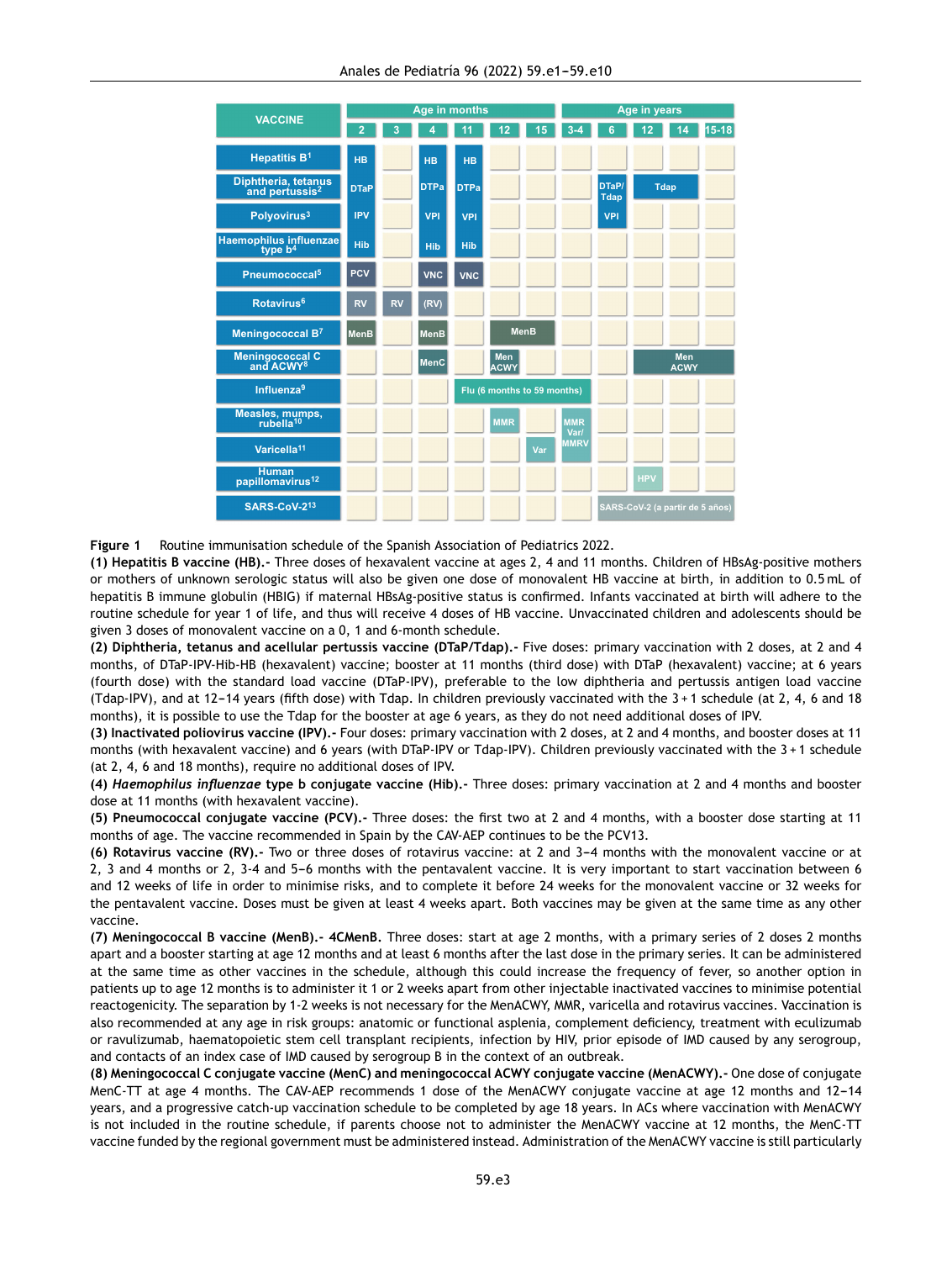With the advent of the pandemic and the development of vaccines against COVID-19, the members of the CAV-AEP have played a key role in the messages issued to the population from the Ministry of Health and other scientific societies, which constitutes progress in the involvement of paediatricians in the development of national vaccination strategy, in line with the recommendations of the World Health Organization (WHO) and policymaking in neighbouring countries.

This document presents the current recommendations for vaccination highlighting the introduced changes.

## **VACCINATION AGAINST HEPATITIS B**

**2022 recommendation:** *3 doses of hexavalent vaccine at 2, 4 and 11 months of age*.

Hepatitis B (HB) is a disease found worldwide. Spain is a low-endemic country, with a prevalence of hepatitis B surface antigen (HBsAg) detection of 0.2% to 0.5%, of antibodies against HBsAg of 4% to 6% and a low incidence of neonatal and paediatric infection.<sup>[1](#page-8-0)</sup>

The complete vaccination series generates an antibody response that achieves protective levels in more than 95% of infants, children and young adults ([https://www.who.int/](https://www.who.int/es/news-room/fact-sheets/detail/hepatitis-b) [es/news-room/fact-sheets/detail/hepatitis-b\)](https://www.who.int/es/news-room/fact-sheets/detail/hepatitis-b).

Vaccination in infants requires 3 doses of hexavalent vaccine (at ages 2, 4 and 11 months). In the case of potential risk of vertical transmission of hepatitis B virus (HBV) in infants born to HBsAg-positive mothers, a dose of monovalent HB vaccine should be administered to the infant at birth, in

addition to 0.5 mL of hepatitis B immune globulin (HBIG) within 12 hours of birth. Vaccination will be completed following the regular schedule, with administration of a total of 4 doses.

We recommend a minimum of 4 weeks between the administration of the first and second doses and of 8 weeks between the administration of the second and third doses. Delaying administration of the final dose to age 11 to 12 months increases vaccine immunogenicity.[2](#page-8-0)

Unvaccinated children and adolescents of any age will be given 3 doses of monovalent vaccine (or together with the hepatitis A vaccine, if indicated) on a 0-, 1- and 6-month schedule.

# **VACCINATION AGAINST DIPHTHERIA, TETANUS, PERTUSSIS, POLIOMYELITIS AND** *HAEMOPHILUS INFLUENZAE* **TYPE B**

**2022 recommendation:** *2 + 1 schedule with the hexavalent vaccine (DTaP-IPV-Hib-HB) at 2, 4 and 11 months, at 6 years with the tetanus, standard diphtheria toxoid, standard-load acellular pertussis and inactivated poliovirus vaccine (DTaP-IPV), preferably, or with the tetanus, reduced diphtheria toxoid, reduced-load acellular pertussis and inactivated poliovirus vaccine (Tdap-IPV), and Tdap at age 12 to 14 years. The first dose can be administered earlier starting at 6 weeks post birth. We recommend vaccination with Tdap of all pregnant women in each pregnancy, preferably between 27 and 32 weeks of gestation, as early as possible within this window. In case of high risk of preterm birth, vaccination could be given starting at 20 weeks*.

recommended in children and adolescents that are to live in countries where the vaccine is administered at this age (United States, Canada, Argentina, United Kingdom, Austria, Greece, Netherlands, Italy and Switzerland) and for children with risk factors for IMD: anatomic or functional asplenia, complement deficiency, treatment with eculizumab or ravulizumab, hematopoietic stem cell transplant recipients, HIV infection, prior episode of IMD caused by any serogroup, and contacts of an index case of IMD caused by serogroup A, C, W or Y in the context of an outbreak. Individuals traveling to Mecca for religious reasons and to the African meningitis belt during the dry season should also receive the MenACWY vaccine.

**(9) Influenza vaccine.-** Recommended in all children, with administration of the parenteral inactivated influenza vaccine in children aged 6 to 59 months and, if available, the intranasal live attenuated vaccine from age 2 years. Children who are being vaccinated for the first time and children under 9 years should receive 2 doses administered 4 weeks apart. Subsequently, only 1 dose is needed each season. The dose is 0.5 mL in the case of the inactivated vaccine and 0.1 mL in each nostril in the case of the attenuated vaccine. Information on the risk groups for influenza is available in the online Vaccine Manual of the AEP.

**(10) Measles, mumps and rubella vaccine (MMR).-** Two doses of MMR vaccine. The first at age 12 months and the second at age 3---4 years. The quadrivalent MMRV vaccine may be administered for the second dose. Susceptible patients outside the specified ages will be vaccinated with 2 doses of MMR at least 1 month apart.

**(11) Varicella vaccine (Var).-** Two doses: the first at age 15 months (age 12 months is also acceptable) and the second at age 3---4 years. The quadrivalent vaccine (MMRV) may be used for the second dose. Susceptible patients outside the specified ages will be vaccinated with 2 doses of monovalent Var vaccine at least 1 month apart.

**(12) Human papillomavirus vaccine (HPV).-** Universal routine vaccination of all girls and boys, at age 12 years with a 2-dose series. The vaccines currently available are the HPV2 and HPV9. They are both authorised for use in male individuals. Vaccination with 2 doses of 2-valent or 9-valent vaccine at 0 and 6 months in children aged 9 to 14 years or a 3-dose series at 0, 1-2 and 6 months in those aged ≥15 years. The HPV vaccine may be administered at the same time as the MenC, MenACWY, hepatitis A and B and Tdap vaccines. There are no data on the coadministration with the varicella vaccine, although it should not cause any problems.

**(13) SARS-CoV-2 vaccine.-** Currently, two vaccines are authorized in our country from the age of 12, Comirnaty-30 microgr (Pfizer) and Spikevax-100 microgr (Moderna) and another between 5 and 11 years with another presentation with a lower amount of antigen (Comirnaty-10 microgr) . Two doses will be applied, separated by three weeks in the first and third and by four weeks in the second. The Public Health Commission of Spain has decided that the separation between the 2 doses of Comirnaty 10 mcgr is 8 weeks, but if it is administered after 21 days it would be valid. They can be administered with other vaccines on the same day or with the desired separation.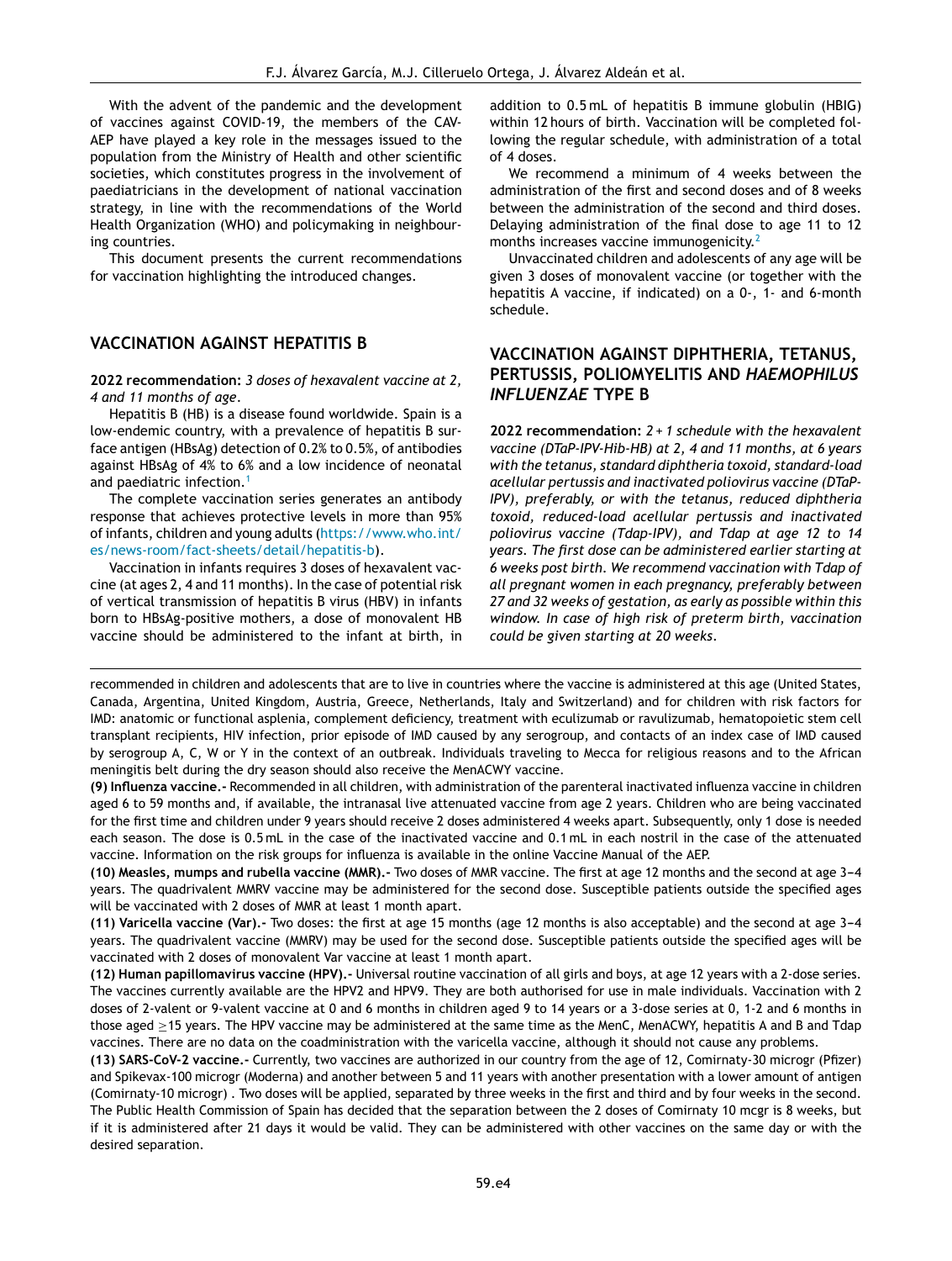| Abbreviation/type Generic name<br>of vaccine |                                                                                                                                                 | Brand name (manufacturer)                                           |                                    |
|----------------------------------------------|-------------------------------------------------------------------------------------------------------------------------------------------------|---------------------------------------------------------------------|------------------------------------|
| DTaP-IPV-Hib-HB                              | Hexavalent (standard-load diphtheria,<br>tetanus, standard-load acellular pertussis,<br>inactivated poliovirus, Hib and hepatitis B<br>vaccine) | Hexyon (Sanofi Pasteur), Infanrix Hexa<br>(GSK) and Vaxelis (MSD)   |                                    |
| Tdap                                         | Tetanus, reduced diphtheria toxoid and<br>reduced-load acellular pertussis                                                                      | Boostrix (GSK) and Triaxis (Sanofi<br>Pasteur)                      |                                    |
| Tdap-IPV                                     | Tetanus, reduced diphtheria toxoid,<br>reduced-load acellular pertussis and<br>inactivated poliovirus                                           | Boostrix Polio (GSK)                                                |                                    |
| PCV <sub>13</sub>                            | Pneumococcal 13-valent conjugate vaccine                                                                                                        | Prevenar 13 (Pfizer)                                                |                                    |
| MenC-TT                                      | Meningococcal group C vaccine conjugated<br>with tetanus toxoid                                                                                 | NeisVac-C (Pfizer)                                                  |                                    |
| MenACWY                                      | Meningococcal A, C, W and Y vaccine<br>conjugated with tetanus toxoid<br>Meningococcal A, C, W and Y vaccine<br>conjugated with CRM             | MenQuadfi (Sanofi Pasteur) and Nimenrix<br>(Pfizer)<br>Menveo (GSK) |                                    |
| MenB                                         | 4CmenB<br>MenB-fHbp                                                                                                                             | Meningococcal group B vaccine<br>Meningococcal group B vaccine      | Bexsero (GSK)<br>Trumenba (Pfizer) |
| <b>MMR</b>                                   | Measles, mumps, rubella vaccine                                                                                                                 | MMR-VaxPro (MSD) and Priorix (GSK)                                  |                                    |
| <b>MMRV</b>                                  | Quadrivalent vaccine (measles, mumps,<br>rubella and varicella)                                                                                 | ProQuad (MSD)                                                       |                                    |
| Var                                          | Varicella                                                                                                                                       | Varilrix (GSK) and Varivax (MSD)                                    |                                    |
| <b>HPV</b>                                   | HPV <sub>2</sub>                                                                                                                                | 2-Valent human papillomavirus vaccine                               | Cervarix (GSK)                     |
|                                              | HPV9                                                                                                                                            | 9-Valent human papillomavirus vaccine                               | Gardasil 9 (MSD)                   |
| <b>RV</b>                                    | RV <sub>1</sub>                                                                                                                                 | Monovalent rotavirus vaccine                                        | Rotarix (GSK)                      |
|                                              | RV <sub>5</sub>                                                                                                                                 | Pentavalent rotavirus vaccine                                       | RotaTeg (MSD)                      |

<span id="page-4-0"></span>**Table 1** Abbreviations, generic names and brand names of vaccines recommended for routine immunisation by the CAV-AEP currently available in Spain.

**Table 2** Bibliographic sources and literature search strategies used in the development of this document.

- TripDatabase: Advanced search: (disease) (vaccine) (vaccination)

- Cochrane Library: Disease AND vaccine

- MEDLINE/Pubmed: (''disease**/**microorganism'' [MeSH Terms]) AND (''vaccine'' [MeSH Terms] OR ''vaccination'' [MeSH Terms]). Filters activated: Child birth-18 years, Human (Sort by: Best Match)

- EMBASE: ''disease''/exp AND ''vaccine''/exp

- Official websites of the Ministry of Health of Spain and the Instituto de Salud Carlos III

- Official websites of medicines regulatory authorities: Agencia Española de Medicamentos and Productos Sanitarios and European Medicines Agency.
- CAV-AEP. Summaries of product characteristics
- Government agencies or international advisory bodies involved in vaccine policy: ACIP (USA), JCVI (UK), STIKO (Germany), Public Health Agency of Canada, Australian Department of Health.
- Communications and presentations in national and international congresses
- Primary sources (textbooks, references of articles selected in the search)
- Data obtained directly from authors (unpublished)
- Publications not indexed in databases
- Information obtained from the pharmaceutical industry

Vaccination on a 2 + 1 schedule with hexavalent vaccines is safe and effective. This schedule was introduced in Spain in 2016 and requires a fourth dose of IPV at 6 years to complete vaccination against poliomyelitis, for which we recommend administration of the DTaP-IPV vaccine if available, with administration of the Tdap-IPV if it is not available or if the child is aged more than 7 years. The fifth dose is given with the Tdap vaccine in adolescence, thus completing the schedule recommended through age 60 to 65 years and boosting the protection against pertussis in adolescents, who

can acquire and transmit the disease given that neither previous vaccination nor having had the infection confer lasting immunity.

Pertussis affects individuals of all ages, but the risk of severe disease or death is greater in young infants. Vaccination during pregnancy is effective not only in preventing the disease, but also in reducing its severity in infants.<sup>[3](#page-8-0)</sup> In a systematic review of global scope, Kandeil found that this strategy was 69% to 93% effective in preventing pertussis and 90.5% effective in prevent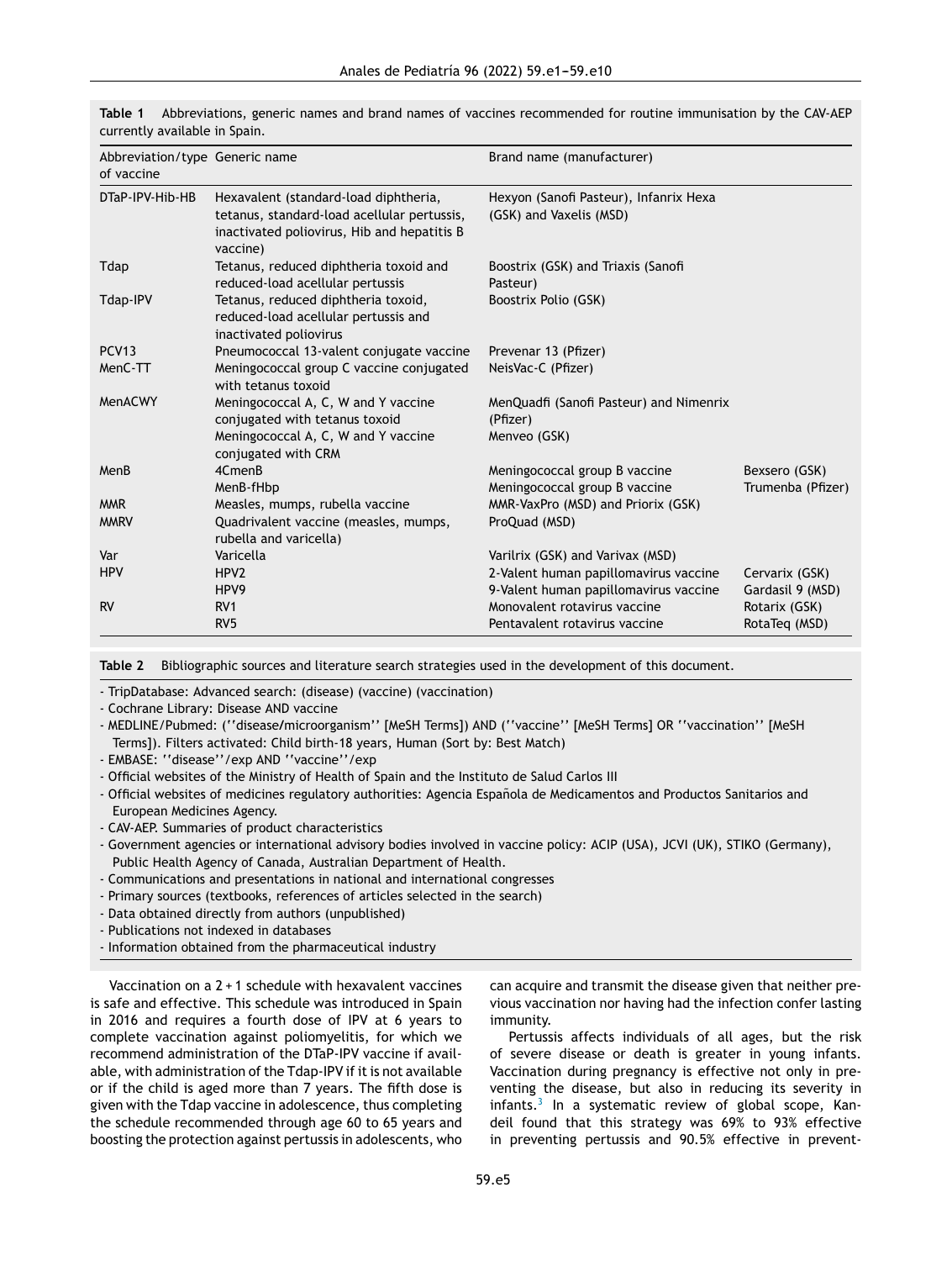ing pertussis-related hospital admission in infants under 3 months.[4](#page-8-0)

The optimal timing of vaccination in pregnancy and the potential interference of maternal antibodies with infant responses to primary vaccination (blunting) continue to be subjects of debate.<sup>[5](#page-8-0)</sup> Vaccine effectiveness does not seem to vary based on whether vaccination takes place in the second or third trimester, and although blunting can occur, differences have not been found between the infants born to vaccinated versus unvaccinated women after the pertussis vaccine booster at 11 months. Although the benefits of maternal vaccination extend beyond 3 months, delaying primary vaccination past this point to prevent blunting does not seem justified given that this affects immunization against the other pathogens included in the hexavalent vaccine.

## **VACCINATION AGAINST PNEUMOCOCCAL DISEASE**

**2022 recommendation:** *Vaccination against pneumococcal disease is recommended for all children younger than 5 years and children of any age that belong to any risk group with the 13-valent pneumococcal conjugate vaccine (PCV13). A 2 + 1 series (at 2, 4 and 11 months) is recommended for routine vaccination of healthy infants*.

Pneumococcal conjugate vaccines (PCVs) offer protection against invasive pneumococcal disease (IPD) as well as non-invasive disease (pneumonia and acute otitis media).<sup>[6](#page-8-0)</sup> Their use is also associated with a reduction in antibiotic resistance and antibiotic use. $^7$  $^7$  In Spain, routine childhood vaccination has achieved a significant reduction in the bur-den of IPD in both children and adults.<sup>[8](#page-8-0)</sup>

After the introduction of PCVs, there has been evidence of an increase in the incidence of non-vaccine serotypes.<sup>[9](#page-8-0)</sup> This has motivated the development of vaccines covering a greater number of serotypes.<sup>[10](#page-8-0)</sup> The PCV13 is the vaccine that offers the best coverage for the serotypes currently circulating in Spain.<sup>[11,12](#page-8-0)</sup>

#### **VACCINATION AGAINST ROTAVIRUS**

**2022 recommendation:** *Vaccination against rotavirus (RV) should be included in the routine immunisation schedule for all infants*.

The WHO [\(https://www.who.int/news/item/20-11-2015](https://www.who.int/news/item/20-11-2015-statement-from-the-global-advisory-committee-on-vaccine-safety) [statement-from-the-global-advisory-committee-on-vaccine](https://www.who.int/news/item/20-11-2015-statement-from-the-global-advisory-committee-on-vaccine-safety)[safety](https://www.who.int/news/item/20-11-2015-statement-from-the-global-advisory-committee-on-vaccine-safety)), the European Academy of Paediatrics and the European Society of Paediatric Infectious Diseases support this recommendation.<sup>[13](#page-8-0)</sup>

More than 110 countries include the RV vaccine in their routine immunisation schedules. The public health benefits of this vaccine are incontrovertible and far exceed those of hygiene measures.

Preterm infants, in whom vaccination is publicly funded on account of their risk-group status, should be vaccinated without delay, even if they are hospitalised, between 6 and 12 weeks post birth.<sup>[14](#page-8-0)</sup>

A recent meta-analysis that assessed the effect of the vaccine in more than 100 000 children corroborated the effectiveness and safety data published to date and concluded that its benefits outweigh its costs.[15](#page-8-0)

## **VACCINATION AGAINST MENINGOCOCCAL DISEASE**

**2022 recommendation:** *Routine vaccination against meningococcus B is recommended in all infants starting at 2 months of age with a 2 + 1 schedule. In all other age groups, including adolescents, the decision whether to vaccinate will be made on a case-by-case basis. We recommend using the meningococcal group C vaccine conjugated with tetanus toxoid (MenC-TT) at 4 months with administration of the quadrivalent meningococcal vaccine (MenACWY) at 12 months instead of MenC-TT. It is essential that, should a child not be given the latter vaccine, the dose of MenC-TT is administered without fail. We continue to recommend administration of the MenACWY vaccine to adolescents at age 12 years, and catch-up vaccination is recommended up to age 18 years. For all other paediatric age groups, the decision to vaccinate will be made on a case-by-case basis*.

In Spain, 2 vaccines are currently available for prevention of invasive meningococcal disease (IMD) due to group B meningococcus (MenB): the 4CMenB vaccine (from age 2 months) and the MenB-fHbp vaccine (from age 10 years).

Since IMD caused by group B meningococcus is very rare, conventional cost-benefit analyses of this vaccine (in terms of quality-adjusted life years, or QALY) are unfavourable. In addition, the measures taken to confront the SARS-CoV-2 pandemic have contributed to a marked decrease in the number of cases of disease caused by any serogroup. Notwithstanding, the CAV-AEP advocates for routine vaccination of infants, as group B meningococcus is the serogroup isolated most frequently in infants aged less than 12 months in Spain, the group most affected by this devastating disease. Since 2019, the Canary Islands and Castilla y Leon have included it in their immunization schedules, and Andalusia introduced it in 2021.

There is ample evidence of the effectiveness of the 4CMenB. In the United Kingdom (UK), following its introduction in the routine immunization schedule in 2015, there has been a 75% decrease in incidence relative to the expected cases, corresponding to the prevention of an estimated 277 cases (95% confidence interval, 236-323) in the first 3 years of the programme. The complete 2 + 1 series had an effectiveness of 71.2% in preventing disease caused by vaccine serotypes.<sup>[16](#page-9-0)</sup> These data led to the revision of the summary of product characteristics in 2020 to authorise this vaccination schedule starting at age 2 months.

The vaccine also proved effective in Italy after its inclusion in the infant vaccination programme in the regions of Tuscany (effectiveness, 93.6%; 95% CI, 55.4%-99.1%) and Veneto (91.0%; 95% CI, 59.9%-97.9%), with the impact increasing with initiation of the vaccine series at age 2 months.<sup>[17](#page-9-0)</sup>

In Portugal, the vaccine was introduced in the schedule after a study estimated an effectiveness of 79% (95% CI,  $45\% - 92\%$ ).<sup>[18](#page-9-0)</sup> Recently, the National Authority for Health in France recommended vaccination of infants against meningococcal disease s.

Therefore, we continue to recommend the inclusion of the 4CMenB in the routine immunization schedule with a  $2 + 1$  schedule starting at age 2 months. Administration of the vaccine in other age groups, including adolescents, would be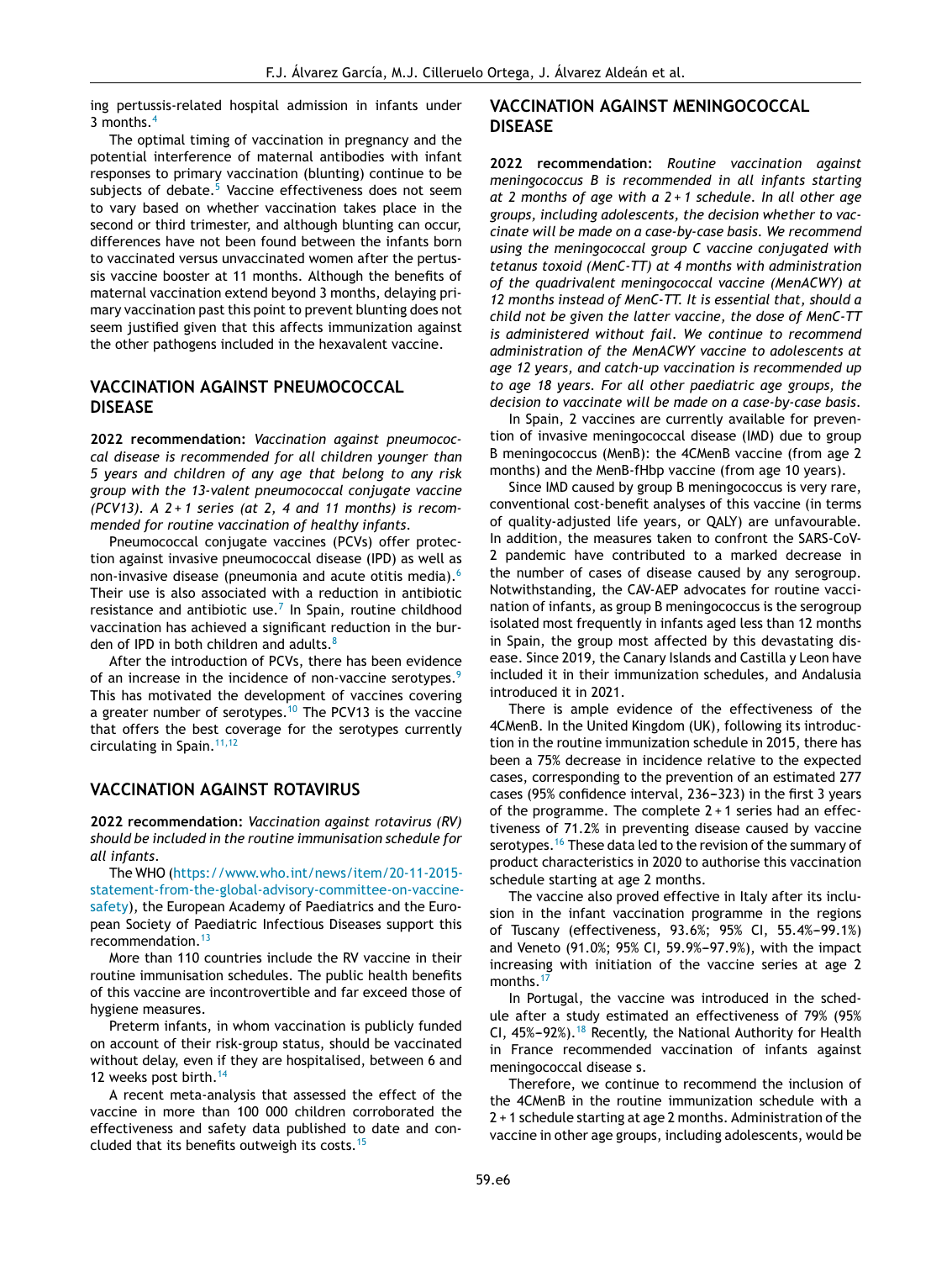for the purpose of individual protection, as vaccination does not reduce nasopharyngeal carriage of MenB or contribute to heard immunity.<sup>[19](#page-9-0)</sup>

The marked increase in the incidence of IMD caused by groups W and Y worldwide  $20$  has motivated the replacement in some countries of the MenC dose by a dose of MenACWY in adolescence or even in the second year of life, seeking to protect young children directly on account of their greater vulnerability. In Spain, an increase in the incidence of IMD by groups W and Y was detected in the 2014-2015 period, a trend that was interrupted by the COVID-19 pandemic. The most recent data of the Centro Nacional de Epidemiología ([https://www.isciii.es/QueHacemos/Servicios/Vigilancia](https://www.isciii.es/QueHacemos/Servicios/VigilanciaSaludPublicaRENAVE/EnfermedadesTransmisibles/Boletines/Paginas/BoletinSemanalEnRed.aspx)

[SaludPublicaRENAVE/EnfermedadesTransmisibles/Boletines/](https://www.isciii.es/QueHacemos/Servicios/VigilanciaSaludPublicaRENAVE/EnfermedadesTransmisibles/Boletines/Paginas/BoletinSemanalEnRed.aspx)

[Paginas/BoletinSemanalEnRed.aspx](https://www.isciii.es/QueHacemos/Servicios/VigilanciaSaludPublicaRENAVE/EnfermedadesTransmisibles/Boletines/Paginas/BoletinSemanalEnRed.aspx)) show a sustained decrease in IMD caused by any serogroup. This decrease has been observed in many other countries, such as the UK, mainly on account of the measures taken to contain the pandemic. $21$  However, given the unpredictable epidemiology of this disease, the CAV-AEP insists on the need to maintain a high vaccination coverage.

Catch-up vaccination between 13 and 18 years was suspended in most ACs due to the pandemic, making it difficult for vaccination to have a sufficient epidemiological impact to protect infants indirectly. The CAV-AEP continues to support the replacement of the dose of MenC by a dose of MenACWY in adolescence and at age 12 months to provide direct protection to infants. In case the MenACWY vaccine is not given at 12 months, it is important to ensure administration of a dose of MenC to prevent a decrease in vaccination coverage.

In other paediatric age groups, the decision whether to vaccinate will be made on a case-by-case basis.

## **VACCINATION AGAINST INFLUENZA**

**2022 recommendation:** *annual vaccination against influenza should be included in the routine immunization schedule for all children aged 6 to 59 months*.

Seasonal influenza has a high incidence in previously healthy children, and every year it causes significant morbidity in the paediatric population. In addition, young children are significant vectors of transmission to adults and the elderly.

Although it is commonly believed that influenza mainly affects children with underlying conditions, multiple studies have evinced the significant impact of this disease in healthy children.[22](#page-9-0)

The influenza vaccine is the most effective measure of prevention. Since 2012, the WHO and the European Centre for Disease Prevention and Control (ECDC) recommend considering children aged 6 to 59 months a priority group for vaccination against influenza.<sup>[23,24](#page-9-0)</sup>

We have effective and safe vaccines for the paediatric population. Childhood immunization is one of the most effective measures to reduce the global burden of disease in both children and adults, and especially in elderly individuals, who mount poorer responses to the vaccine. Several studies have found a reduction in morbidity and mortality in the elderly population associated with vaccination against influenza in the paediatric population.

# **VACCINATION AGAINST MEASLES, MUMPS AND RUBELLA (MMR)**

**2022 recommendation:** *The first dose will be given at age 12 months with the MMR, and the second at age 3-4 years with the quadrivalent vaccine (MMR + varicella, MMRV)*.

Spain is considered free of indigenous measles. Maintaining a vaccination coverage above 95% for the 2 doses is essential.

In 2020 [\(https://www.isciii.es/QueHacemos/Servicios/](https://www.isciii.es/QueHacemos/Servicios/VigilanciaSaludPublicaRENAVE/EnfermedadesTransmisibles/Boletines/Paginas/BoletinSemanalEnRed.aspx) [VigilanciaSaludPublicaRENAVE/EnfermedadesTransmisibles/](https://www.isciii.es/QueHacemos/Servicios/VigilanciaSaludPublicaRENAVE/EnfermedadesTransmisibles/Boletines/Paginas/BoletinSemanalEnRed.aspx) [Boletines/Paginas/BoletinSemanalEnRed.aspx](https://www.isciii.es/QueHacemos/Servicios/VigilanciaSaludPublicaRENAVE/EnfermedadesTransmisibles/Boletines/Paginas/BoletinSemanalEnRed.aspx)), there were 72 reported cases of measles, 3 of rubella (excluding congenital rubella) and 6220 of mumps.

The second seroprevalence survey in Spain $25$  found that the proportion of the population with antibody titres protective against measles decreased 10 to 15 years from vaccination, while immunity against rubella was found in more than 95% of the population at all ages and the protection against mumps was high between ages 2 and 14 years, after which it waned.

We recommend administration of the first dose at age 12 months with the MMR and of the second dose at 3-4 years with the MMRV. Administration of the second dose is essential to remedy potential primary vaccine failure with the first dose and ensure adequate herd immunity.

When children under 12 years need to be vaccinated for epidemiological reasons, the MMR can be administered to infants aged 6 to 11 months, but this does not count towards the 2 doses required for complete vaccination.

We continue recommending separate administration of the MMR and varicella vaccines for the first dose of the series in children aged less than 2 years due to the risk of febrile seizures.<sup>[26](#page-9-0)</sup>

## **VACCINATION AGAINST VARICELLA**

**2022 recommendation:** *we recommend routine vaccination with 2 doses, at 15 months and 3-4 years (he MMRV vaccine may be used for the second dose). For unvaccinated children and adolescents that have not had the disease, we recommend catch-up vaccination with a 2-dose series*.

Two monovalent and two quadrivalent MMRV vaccines are currently available, all of them with attenuated virus, and are highly effective  $(92\% - 97\%)$ .<sup>[27](#page-9-0)</sup>

The inclusion of the varicella vaccine in childhood immunization schedules is safe and cost-effective. To prevent varicella in vaccinated individuals and circulation of the virus, a 2-dose series is necessary.<sup>[28](#page-9-0)</sup> Since 2016, all ACs offer routine vaccination against varicella (at 15 months and 3-4 years). The MMRV is given for the second dose in 9 ACs.

According to several studies, the incidence of herpes zoster in children vaccinated against varicella is lower compared to the incidence in unvaccinated children with a history of primary varicella-zoster virus infection.<sup>[29](#page-9-0)</sup>

# **VACCINATION AGAINST HUMAN PAPILLOMAVIRUS (HPV)**

**2022 recommendation:** *Routine vaccination against HPV is recommended, preferably at age 12 years, with 2 doses of vaccine, independently of sex*.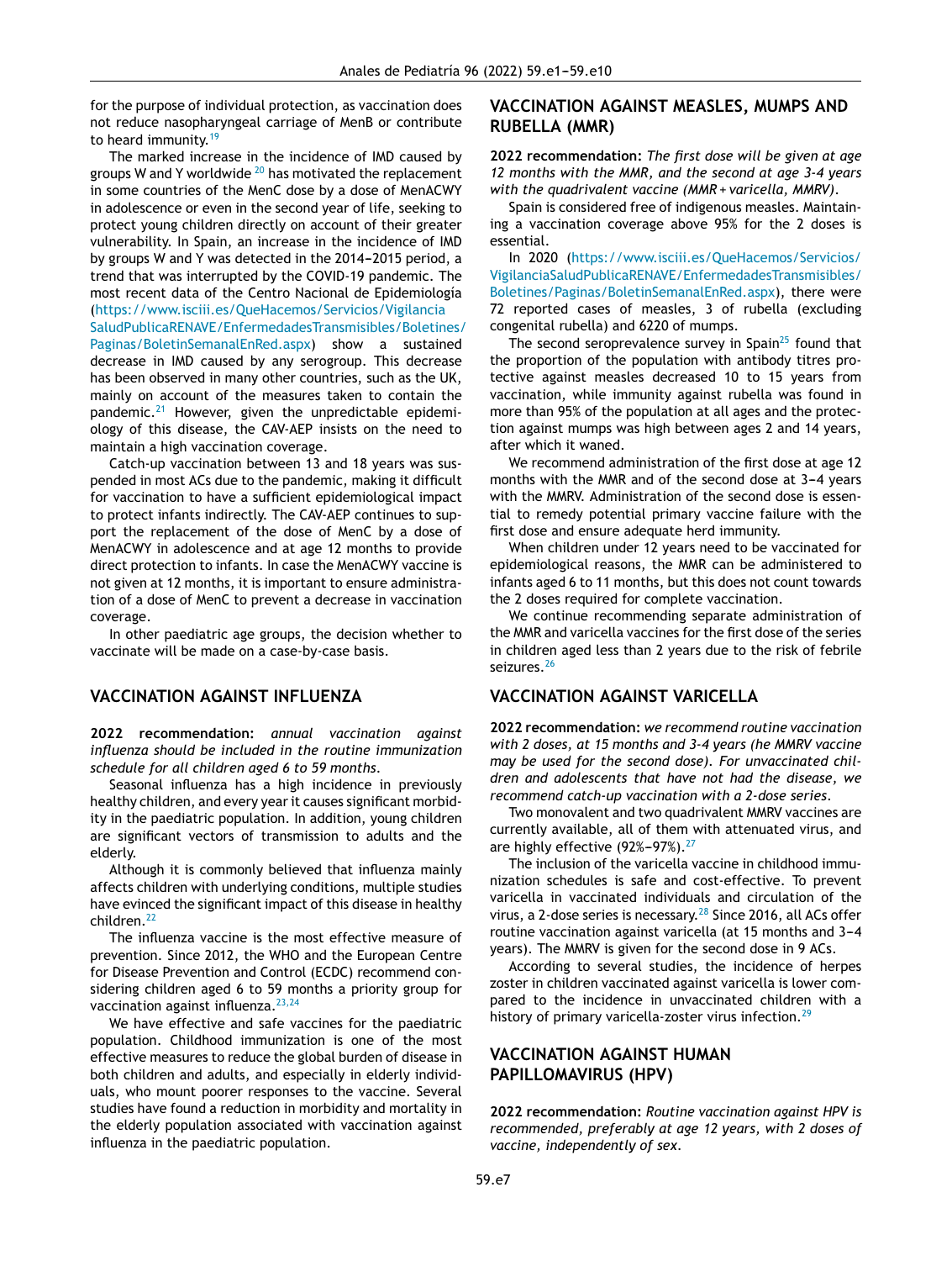The recommended age for vaccination is 12 years, prior to sexual debut, with the aim of maximizing its possible benefits and optimising vaccination coverage. We also recommend catch-up vaccination and vaccination of individuals in risk groups

The causal role of human papillomavirus (HPV) has been demonstrated not only in cervical cancer, but also in other cancers affecting individuals of both sexes, such as anal cancer or head and neck cancers.[30](#page-9-0) The effectiveness of the available vaccines translates to a reduction of nearly 85% in the incidence of high-grade lesions,  $31$  anogenital cancer in  $males<sup>32</sup>$  $males<sup>32</sup>$  $males<sup>32</sup>$  and genital warts in both sexes. There is also evi-dence suggesting an impact on oropharyngeal cancer.<sup>[33](#page-9-0)</sup> On the other hand, data are already available on the effective-ness of vaccination against cervical cancer.<sup>[34](#page-9-0)</sup>

The HPV vaccines are extremely safe and offer a very favourable risk-benefit ratio. In Spain, the vaccines authorised for use in both sexes cover 2 (HPV2) or 9 (HPV9) genotypes. Although both offer protection, the HPV9 vaccine offers the broadest direct coverage against cervical cancer (90%) and potential prevention of 85% to 95% of HPV-related vulvar, vaginal and anal cancers; in addition to genital warts.<sup>[35](#page-9-0)</sup>

The CAV-AEP recommends routine vaccination against HPV in children of both sexes with the HPV vaccine selected by the regional government (HPV2 in 4 ACs and HPV9 in the rest of Spain).

#### **Vaccination against SARS-CoV-2**

**2022 recommendation:** *vaccination against SARS-CoV-2 is recommended from age 5 years*.

Vaccination of all children against SARS-CoV-2 is recommended, provided there is an approved vaccine for their age. This recommendation is based on: 1) contemplating the child's right to individual protection against this disease; 2) achieve and maintain safe educational spaces that allow the normalization of schooling and interpersonal relationships of children, with the consequent psycho-emotional wellbeing; 3) achieve group immunity; 4) reduce the circulation of SARS-CoV-2 and prevent the appearance of new variants and 5) it would not be fair to deprive the child population of the benefit of vaccination.

The global burden of SARS-CoV-2 infection in children is unknown, since in up to 50% of them the infection can be asymptomatic. At present, in Spain, the incidence of COVID-19 is higher in children under the age of 11 than at any other age. $36$ 

Although the disease is mild in most children, is not without risks. In Spain, the hospitalization rate in children is 4-6 per 1,000 infected, the admission rate to the PICU is 3-4 / 10,000, and the case fatality rate is 2-4 / 100,000 $^{37}$  $^{37}$  $^{37}$ . However, since the beginning of the pandemic, there have been at least 6,000 hospitalizations, 300 admissions to the PICU, and 37 deaths from COVID-19, half of them in children under 10 years of age. $38$ 

Children seem become infected and transmit the disease to a lesser degree than adults<sup>[39,40](#page-9-0)</sup>. However, it is possible that these differences are due to variations in social behaviors, according to age, since in the home environment the risk of contagion and transmission of the disease is the same for all ages. $41$ 

Currently, there are three vaccines mRNAs authorized for children and adolescents: two for children over 12 years of age, the BNT162b2 vaccine (Comirnaty-Pfizer) and the amRNA-1273 vaccine (Spikevax-Moderna), and a third Comirnaty preparation, with a lower mRNA load , for children 5-11 years old. The efficacy against symptomatic infection in the first two has been 100% and in the third 90.7%. All three are very safe vaccines, with side effects limited, in most cases, to local reactions at the site of the infection. injection, headache, fatigue and mild fever. $42-44$ 

After clinical use of Comirnaty and Spikevax, some myocarditis events associated with this vaccine have been detected, which resolves in 2-3 days in the vast majority of cases<sup>[45](#page-9-0)</sup>. Even considering this complication, the benefit / risk balance is clearly favorable to these vaccines, since it is more frequent after infection than after vaccination ([https://vacunasaep.org/profesionales/noticias/comirnaty](https://vacunasaep.org/profesionales/noticias/comirnaty-y-myocarditis)[y-myocarditis\)](https://vacunasaep.org/profesionales/noticias/comirnaty-y-myocarditis). It is very likely that the balance is even more favorable in children aged 5-11 years, since the incidence of myocarditis associated with the vaccine decreases below 15 years.

## **FUNDING**

The development of these recommendations (analysis of the published data, debate, consensus and publication) has not been supported by any funding source outside of the logistic support provided by the AEP.

# **CONFLICTS OF INTEREST**

Potential conflicts of interest of the authors (last 5 years):

**FJAG** has collaborated in educational activities funded by Alter, Astra, GlaxoSmithKline, MSD, Pfizer and Sanofi Pasteur and as a consultant in GlaxoSmithKline, MSD, Pfizer and Sanofi Pasteur advisory boards.

**MJCO** has collaborated in educational activities funded by GlaxoSmithKline, Novartis, MSD, Pfizer and Sanofi Pasteur, as a researcher in clinical trials for GlaxoSmithKline and Pfizer, and as a consultant in GlaxoSmithKline, Novartis, MSD, Pfizer and Sanofi Pasteur.

**JAA** has collaborated in educational activities funded by AstraZeneca, GlaxoSmithKline, MSD, Pfizer, Sanofi Pasteur and Seqirus, as a researcher in clinical trials for GlaxoSmithKline and Sanofi Pasteur and as a consultant in AstraZeneca, GlaxoSmithKline, MSD, Pfizer, Sanofi Pasteur and Seqirus advisory boards.

**MGS** has collaborated in educational activities funded by Astra, GlaxoSmithKline, MSD, Pfizer and Sanofi Pasteur, as a researcher in clinical trials for GlaxoSmithKline, Janssen, MSD and Sanofi Pasteur and as a consultant in GlaxoSmithKline and Novartis advisory boards.

**EGL** has received funding to attend domestic educational activities and has participated in educational activities funded by GlaxoSmithKline, MSD, Pfizer and Sanofi Pasteur, as a researcher in clinical trials for GlaxoSmithKline and MSD and as a consultant in a GlaxoSmithKline advisory board.

**AIA** has collaborated in educational activities funded by GlaxoSmithKline, MSD, Pfizer and Sanofi Pasteur, has received funding from Pfizer to attend domestic educational activities, and has participated in educational activities funded by GSK, MSD and Pfizer**.**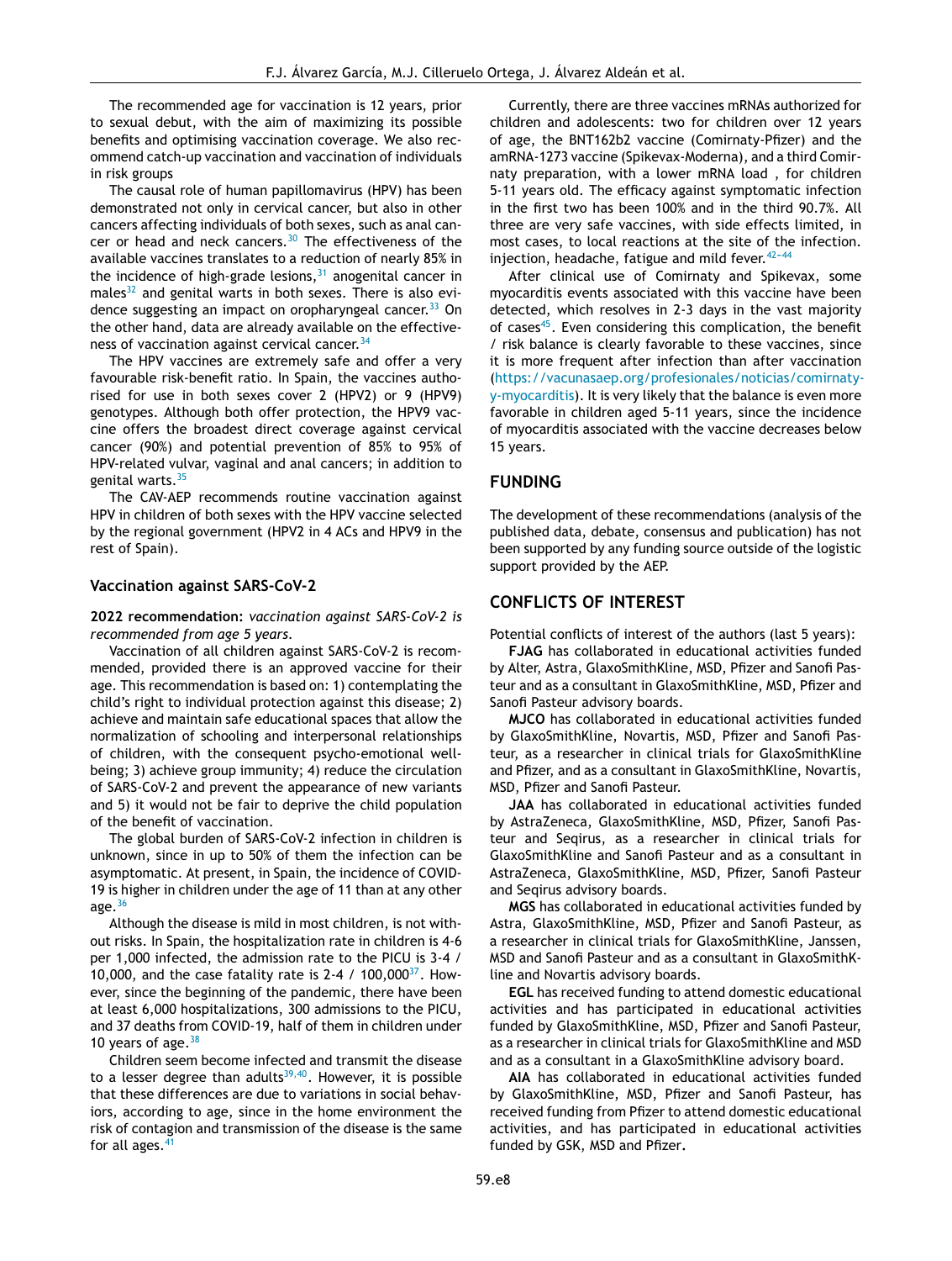<span id="page-8-0"></span>**AMM** has received funding from Pfizer to attend educational activities in Spain and abroad, but stopped accepting any type of direct sponsoring from any pharmaceutical laboratories for any type of activity (as an educator or as an attendant) since becoming a member of the CAV-AEP. He also has collaborated as a researcher without remuneration in a study sponsored by MSD in 2019-20.

**MLNG** has collaborated in educational activities funded by Gilead, GlaxoSmithKline, Janssen, MSD, Pfizer and ViiV, as a consultant for Abbott, AstraZeneca**,** Novartis and ViiV advisory boards and as a researcher in clinical trials sponsored by GlaxoSmithKline, Pfizer, Roche and Sanofi Pasteur.

**VPS** has received funding from MSD, Pfizer and Sanofi Pasteur to attend educational activities in Spain and abroad, has collaborated in educational activities funded by AstraZeneca, GlaxoSmithKline, MSD, Pfizer and Sanofi Pasteur and as a consultant in GlaxoSmithKline, Pfizer and Sanofi Pasteur advisory boards.

**IRC** has collaborated in educational activities funded by GlaxoSmithKline, MSD, Pfizer and Sanofi Pasteur, as a researcher in vaccine clinical trials for Ablynx, Abbot, Cubist, GlaxoSmithKline, Janssen, Medimmune, Merck, MSD, Novavax, Novartis, Pfizer, Roche, Regeneron, Sanofi Pasteur, Seqirus and Wyeth and as a consultant in MSD, Pfizer and Sanofi Pasteur advisory boards.

**JRC** has collaborated in educational activities funded by GlaxoSmithKline, MSD, Pfizer and Sanofi Pasteur and as a researcher in clinical trials for GlaxoSmithKline and Pfizer.

**PSM** has collaborated in educational activities funded by GlaxoSmithKline and MSD, as a researcher in clinical trials for Sanofi Pasteur and as a consultant in a GlaxoSmithKline advisory board. He has also received funding from Glaxo-SmithKline, MSD and Pfizer to attend educational activities in Spain and abroad, and received grants sponsored by GlaxoSmithKline.

# **ACKNOWLEDGMENTS**

We thank Javier Arístegui, José María Corretger, Nuria García Sánchez, Ángel Hernández Merino, Manuel Merino Moína and Luis Ortigosa for their in-house advice on the development and writing of these guidelines.

## **Appendix 1. Members of the Advisory Committee on Vaccines of the Asociación Espanola ˜ de Pediatría:**

Francisco José Álvarez García (FJAG), María José Cilleruelo Ortega (MJCO), Javier Álvarez Aldeán (JAA), María Garcés-Sánchez (MGS), Elisa Garrote Llanos (EGL), Antonio Iofrío de Arce (AIA), Abián Montesdeoca Melián (AMM), Marisa Navarro Gómez (MLNG), Valentín Pineda Solas (VPS), Irene Rivero Calle (IRC), Jesús Ruiz-Contreras (JRC), Pepe Serrano Marchuet (PSM).

#### **References**

1. Centro Nacional de Epidemiología, Instituto de Salud Carlos III. Vigilancia epidemiológica de la Hepatitis B en España, 2019. Madrid. 2020; [accessed 30 Sep 2021]. Available from: [https://www.isciii.es/QueHacemos/Servicios/VigilanciaSalud](https://www.isciii.es/QueHacemos/Servicios/VigilanciaSaludPublicaRENAVE/EnfermedadesTransmisibles/Documents/archivos A-Z/Hepatitis B/Vigilancia_HepatitisB_2019.pdf)

[PublicaRENAVE/EnfermedadesTransmisibles/Documents/arch](https://www.isciii.es/QueHacemos/Servicios/VigilanciaSaludPublicaRENAVE/EnfermedadesTransmisibles/Documents/archivos A-Z/Hepatitis B/Vigilancia_HepatitisB_2019.pdf) [ivos%20A-Z/Hepatitis%20B/Vigilancia](https://www.isciii.es/QueHacemos/Servicios/VigilanciaSaludPublicaRENAVE/EnfermedadesTransmisibles/Documents/archivos A-Z/Hepatitis B/Vigilancia_HepatitisB_2019.pdf) HepatitisB 2019.pdf

- 2. [Arístegui](http://refhub.elsevier.com/S2341-2879(21)00213-1/sbref0235) [Fernández](http://refhub.elsevier.com/S2341-2879(21)00213-1/sbref0235) [J,](http://refhub.elsevier.com/S2341-2879(21)00213-1/sbref0235) [Díez-Domingo](http://refhub.elsevier.com/S2341-2879(21)00213-1/sbref0235) [J,](http://refhub.elsevier.com/S2341-2879(21)00213-1/sbref0235) [Marés](http://refhub.elsevier.com/S2341-2879(21)00213-1/sbref0235) [Bermúdez](http://refhub.elsevier.com/S2341-2879(21)00213-1/sbref0235) [J,](http://refhub.elsevier.com/S2341-2879(21)00213-1/sbref0235) [Martinón](http://refhub.elsevier.com/S2341-2879(21)00213-1/sbref0235) [Torres](http://refhub.elsevier.com/S2341-2879(21)00213-1/sbref0235) [F.](http://refhub.elsevier.com/S2341-2879(21)00213-1/sbref0235) [Vaccination](http://refhub.elsevier.com/S2341-2879(21)00213-1/sbref0235) [against](http://refhub.elsevier.com/S2341-2879(21)00213-1/sbref0235) [hepatitis](http://refhub.elsevier.com/S2341-2879(21)00213-1/sbref0235) [B](http://refhub.elsevier.com/S2341-2879(21)00213-1/sbref0235) [Impact](http://refhub.elsevier.com/S2341-2879(21)00213-1/sbref0235) [of](http://refhub.elsevier.com/S2341-2879(21)00213-1/sbref0235) [vaccination](http://refhub.elsevier.com/S2341-2879(21)00213-1/sbref0235) [programmes](http://refhub.elsevier.com/S2341-2879(21)00213-1/sbref0235) [after](http://refhub.elsevier.com/S2341-2879(21)00213-1/sbref0235) [20](http://refhub.elsevier.com/S2341-2879(21)00213-1/sbref0235) [years](http://refhub.elsevier.com/S2341-2879(21)00213-1/sbref0235) [of](http://refhub.elsevier.com/S2341-2879(21)00213-1/sbref0235) [use](http://refhub.elsevier.com/S2341-2879(21)00213-1/sbref0235) [in](http://refhub.elsevier.com/S2341-2879(21)00213-1/sbref0235) [Spain.](http://refhub.elsevier.com/S2341-2879(21)00213-1/sbref0235) [Is](http://refhub.elsevier.com/S2341-2879(21)00213-1/sbref0235) [it](http://refhub.elsevier.com/S2341-2879(21)00213-1/sbref0235) [time](http://refhub.elsevier.com/S2341-2879(21)00213-1/sbref0235) [for](http://refhub.elsevier.com/S2341-2879(21)00213-1/sbref0235) [a](http://refhub.elsevier.com/S2341-2879(21)00213-1/sbref0235) [change?](http://refhub.elsevier.com/S2341-2879(21)00213-1/sbref0235) [Enferm](http://refhub.elsevier.com/S2341-2879(21)00213-1/sbref0235) [Infecc](http://refhub.elsevier.com/S2341-2879(21)00213-1/sbref0235) [Microbiol](http://refhub.elsevier.com/S2341-2879(21)00213-1/sbref0235) [Clin.](http://refhub.elsevier.com/S2341-2879(21)00213-1/sbref0235) [2015;33:113](http://refhub.elsevier.com/S2341-2879(21)00213-1/sbref0235)  $-8$
- 3. [Nguyen](http://refhub.elsevier.com/S2341-2879(21)00213-1/sbref0240) [HS,](http://refhub.elsevier.com/S2341-2879(21)00213-1/sbref0240) [Vo](http://refhub.elsevier.com/S2341-2879(21)00213-1/sbref0240) [NP,](http://refhub.elsevier.com/S2341-2879(21)00213-1/sbref0240) [Chen](http://refhub.elsevier.com/S2341-2879(21)00213-1/sbref0240) [SY,](http://refhub.elsevier.com/S2341-2879(21)00213-1/sbref0240) [Tam](http://refhub.elsevier.com/S2341-2879(21)00213-1/sbref0240) [KW.](http://refhub.elsevier.com/S2341-2879(21)00213-1/sbref0240) [The](http://refhub.elsevier.com/S2341-2879(21)00213-1/sbref0240) [optimal](http://refhub.elsevier.com/S2341-2879(21)00213-1/sbref0240) [strategy](http://refhub.elsevier.com/S2341-2879(21)00213-1/sbref0240) [for](http://refhub.elsevier.com/S2341-2879(21)00213-1/sbref0240) [pertussis](http://refhub.elsevier.com/S2341-2879(21)00213-1/sbref0240) [vaccination:](http://refhub.elsevier.com/S2341-2879(21)00213-1/sbref0240) [a](http://refhub.elsevier.com/S2341-2879(21)00213-1/sbref0240) [systematic](http://refhub.elsevier.com/S2341-2879(21)00213-1/sbref0240) [review](http://refhub.elsevier.com/S2341-2879(21)00213-1/sbref0240) [and](http://refhub.elsevier.com/S2341-2879(21)00213-1/sbref0240) [meta-analysis](http://refhub.elsevier.com/S2341-2879(21)00213-1/sbref0240) [of](http://refhub.elsevier.com/S2341-2879(21)00213-1/sbref0240) [randomized](http://refhub.elsevier.com/S2341-2879(21)00213-1/sbref0240) [control](http://refhub.elsevier.com/S2341-2879(21)00213-1/sbref0240) [trials](http://refhub.elsevier.com/S2341-2879(21)00213-1/sbref0240) [and](http://refhub.elsevier.com/S2341-2879(21)00213-1/sbref0240) [real-world](http://refhub.elsevier.com/S2341-2879(21)00213-1/sbref0240) [data.](http://refhub.elsevier.com/S2341-2879(21)00213-1/sbref0240) [Am](http://refhub.elsevier.com/S2341-2879(21)00213-1/sbref0240) [J](http://refhub.elsevier.com/S2341-2879(21)00213-1/sbref0240) [Obstet](http://refhub.elsevier.com/S2341-2879(21)00213-1/sbref0240) [Gynecol.](http://refhub.elsevier.com/S2341-2879(21)00213-1/sbref0240) 2021:S0002-9378:00777-778.
- 4. [Kandeil](http://refhub.elsevier.com/S2341-2879(21)00213-1/sbref0245) [W,](http://refhub.elsevier.com/S2341-2879(21)00213-1/sbref0245) [van](http://refhub.elsevier.com/S2341-2879(21)00213-1/sbref0245) [den](http://refhub.elsevier.com/S2341-2879(21)00213-1/sbref0245) [Ende](http://refhub.elsevier.com/S2341-2879(21)00213-1/sbref0245) [C,](http://refhub.elsevier.com/S2341-2879(21)00213-1/sbref0245) [Bunge](http://refhub.elsevier.com/S2341-2879(21)00213-1/sbref0245) [EM,](http://refhub.elsevier.com/S2341-2879(21)00213-1/sbref0245) [Jenkins](http://refhub.elsevier.com/S2341-2879(21)00213-1/sbref0245) [VA,](http://refhub.elsevier.com/S2341-2879(21)00213-1/sbref0245) [Ceregido](http://refhub.elsevier.com/S2341-2879(21)00213-1/sbref0245) [MA,](http://refhub.elsevier.com/S2341-2879(21)00213-1/sbref0245) [Guignard](http://refhub.elsevier.com/S2341-2879(21)00213-1/sbref0245) [A.](http://refhub.elsevier.com/S2341-2879(21)00213-1/sbref0245) [A](http://refhub.elsevier.com/S2341-2879(21)00213-1/sbref0245) [systematic](http://refhub.elsevier.com/S2341-2879(21)00213-1/sbref0245) [review](http://refhub.elsevier.com/S2341-2879(21)00213-1/sbref0245) [of](http://refhub.elsevier.com/S2341-2879(21)00213-1/sbref0245) [the](http://refhub.elsevier.com/S2341-2879(21)00213-1/sbref0245) [burden](http://refhub.elsevier.com/S2341-2879(21)00213-1/sbref0245) [of](http://refhub.elsevier.com/S2341-2879(21)00213-1/sbref0245) [pertussis](http://refhub.elsevier.com/S2341-2879(21)00213-1/sbref0245) [dis](http://refhub.elsevier.com/S2341-2879(21)00213-1/sbref0245)[ease](http://refhub.elsevier.com/S2341-2879(21)00213-1/sbref0245) [in](http://refhub.elsevier.com/S2341-2879(21)00213-1/sbref0245) [infants](http://refhub.elsevier.com/S2341-2879(21)00213-1/sbref0245) [and](http://refhub.elsevier.com/S2341-2879(21)00213-1/sbref0245) [the](http://refhub.elsevier.com/S2341-2879(21)00213-1/sbref0245) [effectiveness](http://refhub.elsevier.com/S2341-2879(21)00213-1/sbref0245) [of](http://refhub.elsevier.com/S2341-2879(21)00213-1/sbref0245) [maternal](http://refhub.elsevier.com/S2341-2879(21)00213-1/sbref0245) [immunization](http://refhub.elsevier.com/S2341-2879(21)00213-1/sbref0245) [against](http://refhub.elsevier.com/S2341-2879(21)00213-1/sbref0245) [pertussis.](http://refhub.elsevier.com/S2341-2879(21)00213-1/sbref0245) [Expert](http://refhub.elsevier.com/S2341-2879(21)00213-1/sbref0245) [Rev](http://refhub.elsevier.com/S2341-2879(21)00213-1/sbref0245) [Vaccines.](http://refhub.elsevier.com/S2341-2879(21)00213-1/sbref0245) [2020;19:621](http://refhub.elsevier.com/S2341-2879(21)00213-1/sbref0245)-[38.](http://refhub.elsevier.com/S2341-2879(21)00213-1/sbref0245)
- 5. [Abu-Raya](http://refhub.elsevier.com/S2341-2879(21)00213-1/sbref0250) [B,](http://refhub.elsevier.com/S2341-2879(21)00213-1/sbref0250) [Maertens](http://refhub.elsevier.com/S2341-2879(21)00213-1/sbref0250) [K,](http://refhub.elsevier.com/S2341-2879(21)00213-1/sbref0250) [Munoz](http://refhub.elsevier.com/S2341-2879(21)00213-1/sbref0250) [FM,](http://refhub.elsevier.com/S2341-2879(21)00213-1/sbref0250) [Zimmermann](http://refhub.elsevier.com/S2341-2879(21)00213-1/sbref0250) [P,](http://refhub.elsevier.com/S2341-2879(21)00213-1/sbref0250) [Curtis](http://refhub.elsevier.com/S2341-2879(21)00213-1/sbref0250) [N,](http://refhub.elsevier.com/S2341-2879(21)00213-1/sbref0250) [Halperin](http://refhub.elsevier.com/S2341-2879(21)00213-1/sbref0250) [SA,](http://refhub.elsevier.com/S2341-2879(21)00213-1/sbref0250) [et](http://refhub.elsevier.com/S2341-2879(21)00213-1/sbref0250) [al.](http://refhub.elsevier.com/S2341-2879(21)00213-1/sbref0250) [The](http://refhub.elsevier.com/S2341-2879(21)00213-1/sbref0250) [effect](http://refhub.elsevier.com/S2341-2879(21)00213-1/sbref0250) [of](http://refhub.elsevier.com/S2341-2879(21)00213-1/sbref0250) [tetanus-diphtheria-acellular](http://refhub.elsevier.com/S2341-2879(21)00213-1/sbref0250) [pertussis](http://refhub.elsevier.com/S2341-2879(21)00213-1/sbref0250) [immunization](http://refhub.elsevier.com/S2341-2879(21)00213-1/sbref0250) [during](http://refhub.elsevier.com/S2341-2879(21)00213-1/sbref0250) [pregnancy](http://refhub.elsevier.com/S2341-2879(21)00213-1/sbref0250) [on](http://refhub.elsevier.com/S2341-2879(21)00213-1/sbref0250) [infant](http://refhub.elsevier.com/S2341-2879(21)00213-1/sbref0250) [antibody](http://refhub.elsevier.com/S2341-2879(21)00213-1/sbref0250) [responses:](http://refhub.elsevier.com/S2341-2879(21)00213-1/sbref0250) [individual-participant](http://refhub.elsevier.com/S2341-2879(21)00213-1/sbref0250) [data](http://refhub.elsevier.com/S2341-2879(21)00213-1/sbref0250) [meta-analysis.](http://refhub.elsevier.com/S2341-2879(21)00213-1/sbref0250) [Front](http://refhub.elsevier.com/S2341-2879(21)00213-1/sbref0250) [Immunol.](http://refhub.elsevier.com/S2341-2879(21)00213-1/sbref0250) [2021;12:689394.](http://refhub.elsevier.com/S2341-2879(21)00213-1/sbref0250)
- 6. [Wasserman](http://refhub.elsevier.com/S2341-2879(21)00213-1/sbref0255) [M,](http://refhub.elsevier.com/S2341-2879(21)00213-1/sbref0255) [Chapman](http://refhub.elsevier.com/S2341-2879(21)00213-1/sbref0255) [R,](http://refhub.elsevier.com/S2341-2879(21)00213-1/sbref0255) [Lapidot](http://refhub.elsevier.com/S2341-2879(21)00213-1/sbref0255) [R,](http://refhub.elsevier.com/S2341-2879(21)00213-1/sbref0255) [Sutton](http://refhub.elsevier.com/S2341-2879(21)00213-1/sbref0255) [K,](http://refhub.elsevier.com/S2341-2879(21)00213-1/sbref0255) [Dillon-Murphy](http://refhub.elsevier.com/S2341-2879(21)00213-1/sbref0255) [D,](http://refhub.elsevier.com/S2341-2879(21)00213-1/sbref0255) [Patel](http://refhub.elsevier.com/S2341-2879(21)00213-1/sbref0255) [S,](http://refhub.elsevier.com/S2341-2879(21)00213-1/sbref0255) [et](http://refhub.elsevier.com/S2341-2879(21)00213-1/sbref0255) [al.](http://refhub.elsevier.com/S2341-2879(21)00213-1/sbref0255) [Twenty-year](http://refhub.elsevier.com/S2341-2879(21)00213-1/sbref0255) [Public](http://refhub.elsevier.com/S2341-2879(21)00213-1/sbref0255) [Health](http://refhub.elsevier.com/S2341-2879(21)00213-1/sbref0255) [impact](http://refhub.elsevier.com/S2341-2879(21)00213-1/sbref0255) [of](http://refhub.elsevier.com/S2341-2879(21)00213-1/sbref0255) [7-](http://refhub.elsevier.com/S2341-2879(21)00213-1/sbref0255) [and](http://refhub.elsevier.com/S2341-2879(21)00213-1/sbref0255) [13](http://refhub.elsevier.com/S2341-2879(21)00213-1/sbref0255) [valent](http://refhub.elsevier.com/S2341-2879(21)00213-1/sbref0255) [pneumococcal](http://refhub.elsevier.com/S2341-2879(21)00213-1/sbref0255) [conjugate](http://refhub.elsevier.com/S2341-2879(21)00213-1/sbref0255) [vaccines](http://refhub.elsevier.com/S2341-2879(21)00213-1/sbref0255) [in](http://refhub.elsevier.com/S2341-2879(21)00213-1/sbref0255) [US](http://refhub.elsevier.com/S2341-2879(21)00213-1/sbref0255) [children.](http://refhub.elsevier.com/S2341-2879(21)00213-1/sbref0255) [Emerg](http://refhub.elsevier.com/S2341-2879(21)00213-1/sbref0255) [Infect](http://refhub.elsevier.com/S2341-2879(21)00213-1/sbref0255) [Dis.](http://refhub.elsevier.com/S2341-2879(21)00213-1/sbref0255) 2021;27:1627-36.
- 7. [Lewnard](http://refhub.elsevier.com/S2341-2879(21)00213-1/sbref0260) [JA,](http://refhub.elsevier.com/S2341-2879(21)00213-1/sbref0260) [Lo](http://refhub.elsevier.com/S2341-2879(21)00213-1/sbref0260) [NC,](http://refhub.elsevier.com/S2341-2879(21)00213-1/sbref0260) [Arinaminpathy](http://refhub.elsevier.com/S2341-2879(21)00213-1/sbref0260) [N,](http://refhub.elsevier.com/S2341-2879(21)00213-1/sbref0260) [Frost](http://refhub.elsevier.com/S2341-2879(21)00213-1/sbref0260) [I,](http://refhub.elsevier.com/S2341-2879(21)00213-1/sbref0260) [Laxminarayan](http://refhub.elsevier.com/S2341-2879(21)00213-1/sbref0260) [R.](http://refhub.elsevier.com/S2341-2879(21)00213-1/sbref0260) [Childhood](http://refhub.elsevier.com/S2341-2879(21)00213-1/sbref0260) [vaccines](http://refhub.elsevier.com/S2341-2879(21)00213-1/sbref0260) [and](http://refhub.elsevier.com/S2341-2879(21)00213-1/sbref0260) [antibiotic](http://refhub.elsevier.com/S2341-2879(21)00213-1/sbref0260) [use](http://refhub.elsevier.com/S2341-2879(21)00213-1/sbref0260) [in](http://refhub.elsevier.com/S2341-2879(21)00213-1/sbref0260) [low-](http://refhub.elsevier.com/S2341-2879(21)00213-1/sbref0260) [and](http://refhub.elsevier.com/S2341-2879(21)00213-1/sbref0260) [middle](http://refhub.elsevier.com/S2341-2879(21)00213-1/sbref0260)[income](http://refhub.elsevier.com/S2341-2879(21)00213-1/sbref0260) [countries.](http://refhub.elsevier.com/S2341-2879(21)00213-1/sbref0260) [Nature.](http://refhub.elsevier.com/S2341-2879(21)00213-1/sbref0260) 2020;581:94-9.
- 8. [Ciruela](http://refhub.elsevier.com/S2341-2879(21)00213-1/sbref0265) [P,](http://refhub.elsevier.com/S2341-2879(21)00213-1/sbref0265) [Broner](http://refhub.elsevier.com/S2341-2879(21)00213-1/sbref0265) [S,](http://refhub.elsevier.com/S2341-2879(21)00213-1/sbref0265) [Izquierdo](http://refhub.elsevier.com/S2341-2879(21)00213-1/sbref0265) [C,](http://refhub.elsevier.com/S2341-2879(21)00213-1/sbref0265) [Pallarés](http://refhub.elsevier.com/S2341-2879(21)00213-1/sbref0265) [R,](http://refhub.elsevier.com/S2341-2879(21)00213-1/sbref0265) Muñoz-Almagro C, [Hernández](http://refhub.elsevier.com/S2341-2879(21)00213-1/sbref0265) [S.](http://refhub.elsevier.com/S2341-2879(21)00213-1/sbref0265) [Indirect](http://refhub.elsevier.com/S2341-2879(21)00213-1/sbref0265) [effects](http://refhub.elsevier.com/S2341-2879(21)00213-1/sbref0265) [of](http://refhub.elsevier.com/S2341-2879(21)00213-1/sbref0265) [paediatric](http://refhub.elsevier.com/S2341-2879(21)00213-1/sbref0265) [conjugate](http://refhub.elsevier.com/S2341-2879(21)00213-1/sbref0265) [vaccines](http://refhub.elsevier.com/S2341-2879(21)00213-1/sbref0265) [on](http://refhub.elsevier.com/S2341-2879(21)00213-1/sbref0265) [invasive](http://refhub.elsevier.com/S2341-2879(21)00213-1/sbref0265) [pneumococcal](http://refhub.elsevier.com/S2341-2879(21)00213-1/sbref0265) [disease](http://refhub.elsevier.com/S2341-2879(21)00213-1/sbref0265) [in](http://refhub.elsevier.com/S2341-2879(21)00213-1/sbref0265) [older](http://refhub.elsevier.com/S2341-2879(21)00213-1/sbref0265) [adults.](http://refhub.elsevier.com/S2341-2879(21)00213-1/sbref0265) [Int](http://refhub.elsevier.com/S2341-2879(21)00213-1/sbref0265) [J](http://refhub.elsevier.com/S2341-2879(21)00213-1/sbref0265) [Infect](http://refhub.elsevier.com/S2341-2879(21)00213-1/sbref0265) [Dis.](http://refhub.elsevier.com/S2341-2879(21)00213-1/sbref0265)  $2019.86.122 - 30$ .
- 9. [Ben-Shimol](http://refhub.elsevier.com/S2341-2879(21)00213-1/sbref0270) [S,](http://refhub.elsevier.com/S2341-2879(21)00213-1/sbref0270) [Givon-Lavi](http://refhub.elsevier.com/S2341-2879(21)00213-1/sbref0270) [N,](http://refhub.elsevier.com/S2341-2879(21)00213-1/sbref0270) [Kotler](http://refhub.elsevier.com/S2341-2879(21)00213-1/sbref0270) [L,](http://refhub.elsevier.com/S2341-2879(21)00213-1/sbref0270) [van](http://refhub.elsevier.com/S2341-2879(21)00213-1/sbref0270) [der](http://refhub.elsevier.com/S2341-2879(21)00213-1/sbref0270) [Beek](http://refhub.elsevier.com/S2341-2879(21)00213-1/sbref0270) [BA,](http://refhub.elsevier.com/S2341-2879(21)00213-1/sbref0270) [Greenberg](http://refhub.elsevier.com/S2341-2879(21)00213-1/sbref0270) [D,](http://refhub.elsevier.com/S2341-2879(21)00213-1/sbref0270) [Dagan](http://refhub.elsevier.com/S2341-2879(21)00213-1/sbref0270) [R.](http://refhub.elsevier.com/S2341-2879(21)00213-1/sbref0270) [Post-13-valent](http://refhub.elsevier.com/S2341-2879(21)00213-1/sbref0270) [pneumococcal](http://refhub.elsevier.com/S2341-2879(21)00213-1/sbref0270) [conjugate](http://refhub.elsevier.com/S2341-2879(21)00213-1/sbref0270) [vaccine](http://refhub.elsevier.com/S2341-2879(21)00213-1/sbref0270) [dynamics](http://refhub.elsevier.com/S2341-2879(21)00213-1/sbref0270) [in](http://refhub.elsevier.com/S2341-2879(21)00213-1/sbref0270) [young](http://refhub.elsevier.com/S2341-2879(21)00213-1/sbref0270) [children](http://refhub.elsevier.com/S2341-2879(21)00213-1/sbref0270) [of](http://refhub.elsevier.com/S2341-2879(21)00213-1/sbref0270) [serotypes](http://refhub.elsevier.com/S2341-2879(21)00213-1/sbref0270) [included](http://refhub.elsevier.com/S2341-2879(21)00213-1/sbref0270) [in](http://refhub.elsevier.com/S2341-2879(21)00213-1/sbref0270) [candidate](http://refhub.elsevier.com/S2341-2879(21)00213-1/sbref0270) [extended-spectrum](http://refhub.elsevier.com/S2341-2879(21)00213-1/sbref0270) [conjugate](http://refhub.elsevier.com/S2341-2879(21)00213-1/sbref0270) [vaccines.](http://refhub.elsevier.com/S2341-2879(21)00213-1/sbref0270) [Emerg](http://refhub.elsevier.com/S2341-2879(21)00213-1/sbref0270) [Infect](http://refhub.elsevier.com/S2341-2879(21)00213-1/sbref0270) [Dis.](http://refhub.elsevier.com/S2341-2879(21)00213-1/sbref0270) 2021:27:150-60.
- 10. [Klein](http://refhub.elsevier.com/S2341-2879(21)00213-1/sbref0275) [NP,](http://refhub.elsevier.com/S2341-2879(21)00213-1/sbref0275) [Peyrani](http://refhub.elsevier.com/S2341-2879(21)00213-1/sbref0275) [P,](http://refhub.elsevier.com/S2341-2879(21)00213-1/sbref0275) [Yacisin](http://refhub.elsevier.com/S2341-2879(21)00213-1/sbref0275) [K,](http://refhub.elsevier.com/S2341-2879(21)00213-1/sbref0275) [Caldwell](http://refhub.elsevier.com/S2341-2879(21)00213-1/sbref0275) [N,](http://refhub.elsevier.com/S2341-2879(21)00213-1/sbref0275) [Xu](http://refhub.elsevier.com/S2341-2879(21)00213-1/sbref0275) [X,](http://refhub.elsevier.com/S2341-2879(21)00213-1/sbref0275) [Scully](http://refhub.elsevier.com/S2341-2879(21)00213-1/sbref0275) [IL,](http://refhub.elsevier.com/S2341-2879(21)00213-1/sbref0275) [et](http://refhub.elsevier.com/S2341-2879(21)00213-1/sbref0275) [al.](http://refhub.elsevier.com/S2341-2879(21)00213-1/sbref0275) [A](http://refhub.elsevier.com/S2341-2879(21)00213-1/sbref0275) [phase](http://refhub.elsevier.com/S2341-2879(21)00213-1/sbref0275) [3,](http://refhub.elsevier.com/S2341-2879(21)00213-1/sbref0275) [randomized,](http://refhub.elsevier.com/S2341-2879(21)00213-1/sbref0275) [double-blind](http://refhub.elsevier.com/S2341-2879(21)00213-1/sbref0275) [study](http://refhub.elsevier.com/S2341-2879(21)00213-1/sbref0275) [to](http://refhub.elsevier.com/S2341-2879(21)00213-1/sbref0275) [evaluate](http://refhub.elsevier.com/S2341-2879(21)00213-1/sbref0275) [the](http://refhub.elsevier.com/S2341-2879(21)00213-1/sbref0275) [immunogenicity](http://refhub.elsevier.com/S2341-2879(21)00213-1/sbref0275) [and](http://refhub.elsevier.com/S2341-2879(21)00213-1/sbref0275) [safety](http://refhub.elsevier.com/S2341-2879(21)00213-1/sbref0275) [of](http://refhub.elsevier.com/S2341-2879(21)00213-1/sbref0275) [3](http://refhub.elsevier.com/S2341-2879(21)00213-1/sbref0275) [lots](http://refhub.elsevier.com/S2341-2879(21)00213-1/sbref0275) [of](http://refhub.elsevier.com/S2341-2879(21)00213-1/sbref0275) [20-valent](http://refhub.elsevier.com/S2341-2879(21)00213-1/sbref0275) [pneumococ](http://refhub.elsevier.com/S2341-2879(21)00213-1/sbref0275)[cal](http://refhub.elsevier.com/S2341-2879(21)00213-1/sbref0275) [conjugate](http://refhub.elsevier.com/S2341-2879(21)00213-1/sbref0275) [vaccine](http://refhub.elsevier.com/S2341-2879(21)00213-1/sbref0275) [in](http://refhub.elsevier.com/S2341-2879(21)00213-1/sbref0275) [pneumococcal](http://refhub.elsevier.com/S2341-2879(21)00213-1/sbref0275) [vaccine-naive](http://refhub.elsevier.com/S2341-2879(21)00213-1/sbref0275) [adults](http://refhub.elsevier.com/S2341-2879(21)00213-1/sbref0275) [18](http://refhub.elsevier.com/S2341-2879(21)00213-1/sbref0275) [through](http://refhub.elsevier.com/S2341-2879(21)00213-1/sbref0275) [49](http://refhub.elsevier.com/S2341-2879(21)00213-1/sbref0275) [years](http://refhub.elsevier.com/S2341-2879(21)00213-1/sbref0275) [of](http://refhub.elsevier.com/S2341-2879(21)00213-1/sbref0275) [age.](http://refhub.elsevier.com/S2341-2879(21)00213-1/sbref0275) [Vaccine.](http://refhub.elsevier.com/S2341-2879(21)00213-1/sbref0275)  $2021:39:5428-35$ .
- 11. [Ouldali](http://refhub.elsevier.com/S2341-2879(21)00213-1/sbref0280) [N,](http://refhub.elsevier.com/S2341-2879(21)00213-1/sbref0280) [Varon](http://refhub.elsevier.com/S2341-2879(21)00213-1/sbref0280) [E,](http://refhub.elsevier.com/S2341-2879(21)00213-1/sbref0280) [Levy](http://refhub.elsevier.com/S2341-2879(21)00213-1/sbref0280) [C,](http://refhub.elsevier.com/S2341-2879(21)00213-1/sbref0280) [Angoulvant](http://refhub.elsevier.com/S2341-2879(21)00213-1/sbref0280) [F,](http://refhub.elsevier.com/S2341-2879(21)00213-1/sbref0280) [Georges](http://refhub.elsevier.com/S2341-2879(21)00213-1/sbref0280) [S,](http://refhub.elsevier.com/S2341-2879(21)00213-1/sbref0280) [Ploy](http://refhub.elsevier.com/S2341-2879(21)00213-1/sbref0280) [MC,](http://refhub.elsevier.com/S2341-2879(21)00213-1/sbref0280) [et](http://refhub.elsevier.com/S2341-2879(21)00213-1/sbref0280) [al.](http://refhub.elsevier.com/S2341-2879(21)00213-1/sbref0280) [Invasive](http://refhub.elsevier.com/S2341-2879(21)00213-1/sbref0280) [pneumococcal](http://refhub.elsevier.com/S2341-2879(21)00213-1/sbref0280) [disease](http://refhub.elsevier.com/S2341-2879(21)00213-1/sbref0280) [incidence](http://refhub.elsevier.com/S2341-2879(21)00213-1/sbref0280) [in](http://refhub.elsevier.com/S2341-2879(21)00213-1/sbref0280) [children](http://refhub.elsevier.com/S2341-2879(21)00213-1/sbref0280) [and](http://refhub.elsevier.com/S2341-2879(21)00213-1/sbref0280) [adults](http://refhub.elsevier.com/S2341-2879(21)00213-1/sbref0280) [in](http://refhub.elsevier.com/S2341-2879(21)00213-1/sbref0280) [France](http://refhub.elsevier.com/S2341-2879(21)00213-1/sbref0280) [during](http://refhub.elsevier.com/S2341-2879(21)00213-1/sbref0280) [the](http://refhub.elsevier.com/S2341-2879(21)00213-1/sbref0280) [pneumococcal](http://refhub.elsevier.com/S2341-2879(21)00213-1/sbref0280) [conjugate](http://refhub.elsevier.com/S2341-2879(21)00213-1/sbref0280) [vaccine](http://refhub.elsevier.com/S2341-2879(21)00213-1/sbref0280) [era:](http://refhub.elsevier.com/S2341-2879(21)00213-1/sbref0280) [an](http://refhub.elsevier.com/S2341-2879(21)00213-1/sbref0280) [interrupted](http://refhub.elsevier.com/S2341-2879(21)00213-1/sbref0280) [time-series](http://refhub.elsevier.com/S2341-2879(21)00213-1/sbref0280) [analysis](http://refhub.elsevier.com/S2341-2879(21)00213-1/sbref0280) [of](http://refhub.elsevier.com/S2341-2879(21)00213-1/sbref0280) [data](http://refhub.elsevier.com/S2341-2879(21)00213-1/sbref0280) [from](http://refhub.elsevier.com/S2341-2879(21)00213-1/sbref0280) [a](http://refhub.elsevier.com/S2341-2879(21)00213-1/sbref0280) [17](http://refhub.elsevier.com/S2341-2879(21)00213-1/sbref0280) [year](http://refhub.elsevier.com/S2341-2879(21)00213-1/sbref0280) [national](http://refhub.elsevier.com/S2341-2879(21)00213-1/sbref0280) [prospective](http://refhub.elsevier.com/S2341-2879(21)00213-1/sbref0280) [surveillance](http://refhub.elsevier.com/S2341-2879(21)00213-1/sbref0280) [study.](http://refhub.elsevier.com/S2341-2879(21)00213-1/sbref0280) [Lancet](http://refhub.elsevier.com/S2341-2879(21)00213-1/sbref0280) [Infect](http://refhub.elsevier.com/S2341-2879(21)00213-1/sbref0280) [Dis.](http://refhub.elsevier.com/S2341-2879(21)00213-1/sbref0280) 2021;21:137-47.
- 12. [Desmet](http://refhub.elsevier.com/S2341-2879(21)00213-1/sbref0285) [S,](http://refhub.elsevier.com/S2341-2879(21)00213-1/sbref0285) [Lagrou](http://refhub.elsevier.com/S2341-2879(21)00213-1/sbref0285) [K,](http://refhub.elsevier.com/S2341-2879(21)00213-1/sbref0285) [Wyndham-Thomas](http://refhub.elsevier.com/S2341-2879(21)00213-1/sbref0285) [C,](http://refhub.elsevier.com/S2341-2879(21)00213-1/sbref0285) [Braeye](http://refhub.elsevier.com/S2341-2879(21)00213-1/sbref0285) [T,](http://refhub.elsevier.com/S2341-2879(21)00213-1/sbref0285) [Verhaegen](http://refhub.elsevier.com/S2341-2879(21)00213-1/sbref0285) [J,](http://refhub.elsevier.com/S2341-2879(21)00213-1/sbref0285) [Maes](http://refhub.elsevier.com/S2341-2879(21)00213-1/sbref0285) [P,](http://refhub.elsevier.com/S2341-2879(21)00213-1/sbref0285) [et](http://refhub.elsevier.com/S2341-2879(21)00213-1/sbref0285) [al.](http://refhub.elsevier.com/S2341-2879(21)00213-1/sbref0285) [Dynamic](http://refhub.elsevier.com/S2341-2879(21)00213-1/sbref0285) [changes](http://refhub.elsevier.com/S2341-2879(21)00213-1/sbref0285) [in](http://refhub.elsevier.com/S2341-2879(21)00213-1/sbref0285) [paediatric](http://refhub.elsevier.com/S2341-2879(21)00213-1/sbref0285) [invasive](http://refhub.elsevier.com/S2341-2879(21)00213-1/sbref0285) [pneumo](http://refhub.elsevier.com/S2341-2879(21)00213-1/sbref0285)[coccal](http://refhub.elsevier.com/S2341-2879(21)00213-1/sbref0285) [disease](http://refhub.elsevier.com/S2341-2879(21)00213-1/sbref0285) [after](http://refhub.elsevier.com/S2341-2879(21)00213-1/sbref0285) [sequential](http://refhub.elsevier.com/S2341-2879(21)00213-1/sbref0285) [switches](http://refhub.elsevier.com/S2341-2879(21)00213-1/sbref0285) [of](http://refhub.elsevier.com/S2341-2879(21)00213-1/sbref0285) [conjugate](http://refhub.elsevier.com/S2341-2879(21)00213-1/sbref0285) [vaccine](http://refhub.elsevier.com/S2341-2879(21)00213-1/sbref0285) [in](http://refhub.elsevier.com/S2341-2879(21)00213-1/sbref0285) [Belgium:](http://refhub.elsevier.com/S2341-2879(21)00213-1/sbref0285) [a](http://refhub.elsevier.com/S2341-2879(21)00213-1/sbref0285) [national](http://refhub.elsevier.com/S2341-2879(21)00213-1/sbref0285) [retrospective](http://refhub.elsevier.com/S2341-2879(21)00213-1/sbref0285) [observational](http://refhub.elsevier.com/S2341-2879(21)00213-1/sbref0285) [study.](http://refhub.elsevier.com/S2341-2879(21)00213-1/sbref0285) [Lancet](http://refhub.elsevier.com/S2341-2879(21)00213-1/sbref0285) [Infect](http://refhub.elsevier.com/S2341-2879(21)00213-1/sbref0285) [Dis.](http://refhub.elsevier.com/S2341-2879(21)00213-1/sbref0285) 2021;21:127-36.
- 13. [Dornbusch](http://refhub.elsevier.com/S2341-2879(21)00213-1/sbref0290) [HJ,](http://refhub.elsevier.com/S2341-2879(21)00213-1/sbref0290) [Vesikari](http://refhub.elsevier.com/S2341-2879(21)00213-1/sbref0290) [T,](http://refhub.elsevier.com/S2341-2879(21)00213-1/sbref0290) [Guarino](http://refhub.elsevier.com/S2341-2879(21)00213-1/sbref0290) [A,](http://refhub.elsevier.com/S2341-2879(21)00213-1/sbref0290) [LoVecchio](http://refhub.elsevier.com/S2341-2879(21)00213-1/sbref0290) [A,](http://refhub.elsevier.com/S2341-2879(21)00213-1/sbref0290) [Hadjipanayis](http://refhub.elsevier.com/S2341-2879(21)00213-1/sbref0290) [A,](http://refhub.elsevier.com/S2341-2879(21)00213-1/sbref0290) [Koletzko](http://refhub.elsevier.com/S2341-2879(21)00213-1/sbref0290) [B.](http://refhub.elsevier.com/S2341-2879(21)00213-1/sbref0290) [Rotavirus](http://refhub.elsevier.com/S2341-2879(21)00213-1/sbref0290) [vaccination](http://refhub.elsevier.com/S2341-2879(21)00213-1/sbref0290) [for](http://refhub.elsevier.com/S2341-2879(21)00213-1/sbref0290) [all](http://refhub.elsevier.com/S2341-2879(21)00213-1/sbref0290) [children](http://refhub.elsevier.com/S2341-2879(21)00213-1/sbref0290) [or](http://refhub.elsevier.com/S2341-2879(21)00213-1/sbref0290) [sub](http://refhub.elsevier.com/S2341-2879(21)00213-1/sbref0290)[groups](http://refhub.elsevier.com/S2341-2879(21)00213-1/sbref0290) [only?](http://refhub.elsevier.com/S2341-2879(21)00213-1/sbref0290) [Comment](http://refhub.elsevier.com/S2341-2879(21)00213-1/sbref0290) [of](http://refhub.elsevier.com/S2341-2879(21)00213-1/sbref0290) [the](http://refhub.elsevier.com/S2341-2879(21)00213-1/sbref0290) [European](http://refhub.elsevier.com/S2341-2879(21)00213-1/sbref0290) [Academy](http://refhub.elsevier.com/S2341-2879(21)00213-1/sbref0290) [of](http://refhub.elsevier.com/S2341-2879(21)00213-1/sbref0290) [Paediatrics](http://refhub.elsevier.com/S2341-2879(21)00213-1/sbref0290) [\(EAP\)](http://refhub.elsevier.com/S2341-2879(21)00213-1/sbref0290) [and](http://refhub.elsevier.com/S2341-2879(21)00213-1/sbref0290) [the](http://refhub.elsevier.com/S2341-2879(21)00213-1/sbref0290) [European](http://refhub.elsevier.com/S2341-2879(21)00213-1/sbref0290) [Society](http://refhub.elsevier.com/S2341-2879(21)00213-1/sbref0290) [for](http://refhub.elsevier.com/S2341-2879(21)00213-1/sbref0290) [Paediatric](http://refhub.elsevier.com/S2341-2879(21)00213-1/sbref0290) [Infectious](http://refhub.elsevier.com/S2341-2879(21)00213-1/sbref0290) [Dis](http://refhub.elsevier.com/S2341-2879(21)00213-1/sbref0290)[eases](http://refhub.elsevier.com/S2341-2879(21)00213-1/sbref0290) [\(ESPID\)](http://refhub.elsevier.com/S2341-2879(21)00213-1/sbref0290) [recommendation](http://refhub.elsevier.com/S2341-2879(21)00213-1/sbref0290) [group](http://refhub.elsevier.com/S2341-2879(21)00213-1/sbref0290) [for](http://refhub.elsevier.com/S2341-2879(21)00213-1/sbref0290) [rotavirus](http://refhub.elsevier.com/S2341-2879(21)00213-1/sbref0290) [vaccination.](http://refhub.elsevier.com/S2341-2879(21)00213-1/sbref0290) [Eur](http://refhub.elsevier.com/S2341-2879(21)00213-1/sbref0290) [J](http://refhub.elsevier.com/S2341-2879(21)00213-1/sbref0290) [Pediatr.](http://refhub.elsevier.com/S2341-2879(21)00213-1/sbref0290) 2020:179:1489-93.
- 14. [Álvarez-Aldeán](http://refhub.elsevier.com/S2341-2879(21)00213-1/sbref0295) [J,](http://refhub.elsevier.com/S2341-2879(21)00213-1/sbref0295) [Ares-Segura](http://refhub.elsevier.com/S2341-2879(21)00213-1/sbref0295) [S,](http://refhub.elsevier.com/S2341-2879(21)00213-1/sbref0295) [Díaz-González](http://refhub.elsevier.com/S2341-2879(21)00213-1/sbref0295) [C,](http://refhub.elsevier.com/S2341-2879(21)00213-1/sbref0295) [Montesdeoca-Melián](http://refhub.elsevier.com/S2341-2879(21)00213-1/sbref0295) [A,](http://refhub.elsevier.com/S2341-2879(21)00213-1/sbref0295) [García-Sánchez](http://refhub.elsevier.com/S2341-2879(21)00213-1/sbref0295) [R,](http://refhub.elsevier.com/S2341-2879(21)00213-1/sbref0295) [Boix-Alonso](http://refhub.elsevier.com/S2341-2879(21)00213-1/sbref0295) [H,](http://refhub.elsevier.com/S2341-2879(21)00213-1/sbref0295) [et](http://refhub.elsevier.com/S2341-2879(21)00213-1/sbref0295) [al.](http://refhub.elsevier.com/S2341-2879(21)00213-1/sbref0295) [Recomendaciones](http://refhub.elsevier.com/S2341-2879(21)00213-1/sbref0295) [para](http://refhub.elsevier.com/S2341-2879(21)00213-1/sbref0295) [la](http://refhub.elsevier.com/S2341-2879(21)00213-1/sbref0295) [vacunación](http://refhub.elsevier.com/S2341-2879(21)00213-1/sbref0295) [frente](http://refhub.elsevier.com/S2341-2879(21)00213-1/sbref0295) [a](http://refhub.elsevier.com/S2341-2879(21)00213-1/sbref0295) [ROTAvirus](http://refhub.elsevier.com/S2341-2879(21)00213-1/sbref0295) [de](http://refhub.elsevier.com/S2341-2879(21)00213-1/sbref0295) [los](http://refhub.elsevier.com/S2341-2879(21)00213-1/sbref0295) [recién](http://refhub.elsevier.com/S2341-2879(21)00213-1/sbref0295) [nacidos](http://refhub.elsevier.com/S2341-2879(21)00213-1/sbref0295) [PREMaturos](http://refhub.elsevier.com/S2341-2879(21)00213-1/sbref0295) [\(ROTAPREM\).](http://refhub.elsevier.com/S2341-2879(21)00213-1/sbref0295) [An](http://refhub.elsevier.com/S2341-2879(21)00213-1/sbref0295) [Pediatr](http://refhub.elsevier.com/S2341-2879(21)00213-1/sbref0295) [\(Barc\).](http://refhub.elsevier.com/S2341-2879(21)00213-1/sbref0295) 2019;91:e1-7.
- 15. [Sun](http://refhub.elsevier.com/S2341-2879(21)00213-1/sbref0300) [Z,](http://refhub.elsevier.com/S2341-2879(21)00213-1/sbref0300) [Fu](http://refhub.elsevier.com/S2341-2879(21)00213-1/sbref0300) [Y,](http://refhub.elsevier.com/S2341-2879(21)00213-1/sbref0300) [Lu](http://refhub.elsevier.com/S2341-2879(21)00213-1/sbref0300) [HL,](http://refhub.elsevier.com/S2341-2879(21)00213-1/sbref0300) [Yang](http://refhub.elsevier.com/S2341-2879(21)00213-1/sbref0300) [RX,](http://refhub.elsevier.com/S2341-2879(21)00213-1/sbref0300) [Goyal](http://refhub.elsevier.com/S2341-2879(21)00213-1/sbref0300) [H,](http://refhub.elsevier.com/S2341-2879(21)00213-1/sbref0300) [Jiang](http://refhub.elsevier.com/S2341-2879(21)00213-1/sbref0300) [Y,](http://refhub.elsevier.com/S2341-2879(21)00213-1/sbref0300) [et](http://refhub.elsevier.com/S2341-2879(21)00213-1/sbref0300) [al.](http://refhub.elsevier.com/S2341-2879(21)00213-1/sbref0300) [Association](http://refhub.elsevier.com/S2341-2879(21)00213-1/sbref0300) [of](http://refhub.elsevier.com/S2341-2879(21)00213-1/sbref0300) [rotavirus](http://refhub.elsevier.com/S2341-2879(21)00213-1/sbref0300) [vaccines](http://refhub.elsevier.com/S2341-2879(21)00213-1/sbref0300) [with](http://refhub.elsevier.com/S2341-2879(21)00213-1/sbref0300) [reduction](http://refhub.elsevier.com/S2341-2879(21)00213-1/sbref0300) [in](http://refhub.elsevier.com/S2341-2879(21)00213-1/sbref0300) [rotavirus](http://refhub.elsevier.com/S2341-2879(21)00213-1/sbref0300) [gastroenteritis](http://refhub.elsevier.com/S2341-2879(21)00213-1/sbref0300) [in](http://refhub.elsevier.com/S2341-2879(21)00213-1/sbref0300) [children](http://refhub.elsevier.com/S2341-2879(21)00213-1/sbref0300) [younger](http://refhub.elsevier.com/S2341-2879(21)00213-1/sbref0300) [than](http://refhub.elsevier.com/S2341-2879(21)00213-1/sbref0300) [5](http://refhub.elsevier.com/S2341-2879(21)00213-1/sbref0300) [years:](http://refhub.elsevier.com/S2341-2879(21)00213-1/sbref0300) [a](http://refhub.elsevier.com/S2341-2879(21)00213-1/sbref0300) [systematic](http://refhub.elsevier.com/S2341-2879(21)00213-1/sbref0300) [review](http://refhub.elsevier.com/S2341-2879(21)00213-1/sbref0300) [and](http://refhub.elsevier.com/S2341-2879(21)00213-1/sbref0300) [meta-](http://refhub.elsevier.com/S2341-2879(21)00213-1/sbref0300)